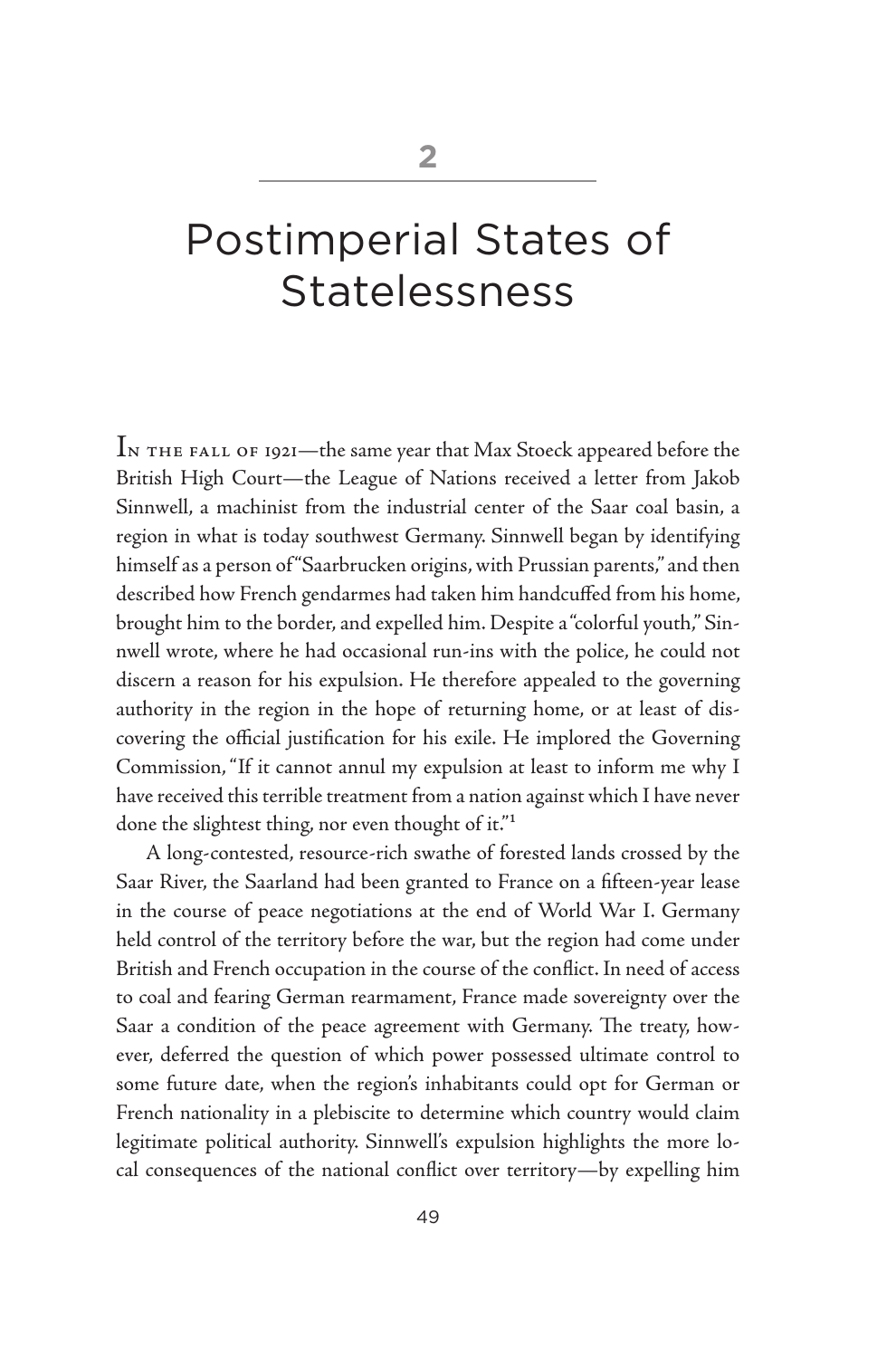the French army had seized an opportunity to rid themselves of a local who could eventually vote for German rule. Unlike Max Stoeck, the majority of people who would begin to define themselves as stateless in the interwar era faced the insecurity of their legal and political status as a result of the breakdown of imperial orders, the formation of national states, and conflicts over national sovereignty. B. Traven's portrayal in *The Death Ship* of sailors living without the security of a legal status facing expulsion, or being pushed over a border by the police under cover of night, more accurately conveys Sinnwell's predicament.

Yet the fact that Sinnwell wrote to the League for assistance also indicates the emergence of a novel sphere of political authority to which people without the protection of their own governments could appeal. Established in 1919 as the first international organization devoted to collective security, the League of Nations introduced a distinctive arena for managing problems on a grand political scale. Individuals began looking to new international authorities to adjudicate their national status or for direct protection and legal recognition. Governance over the Saar was a case in point. According to the terms of the treaty establishing the League's authority over the region, until sovereignty could be determined, an international body called the Saar Basin Governing Commission would be charged with the administration of the territory. The treaty that established the commission furnished an internationalist solution to national political conflict by granting the Council of the League, the League of Nations' central governing body, the authority to appoint the five members of the commission: one seat was designated for a French representative, another for representatives of the Saar inhabitants, and the other seats designated for commissioners loyal to the League of Nations. The commission itself had the authority to function like a civil government by administering public infrastructure, levying taxes, and setting standards for labor and civil rights. It also had the right to exercise jurisdiction when the existing courts were not deemed competent and had the final say in the interpretation of the treaty applying to the Saar. The Saar Basin Governing Commission constituted, as one of its contemporaries commented, "the first experiment in international administration under the League of Nations."2

The scale of international governance transformed in the decade after the war. The crises of the post–World War I period—including swelling refugee populations, displaced prisoners of war in need of repatriation, disabled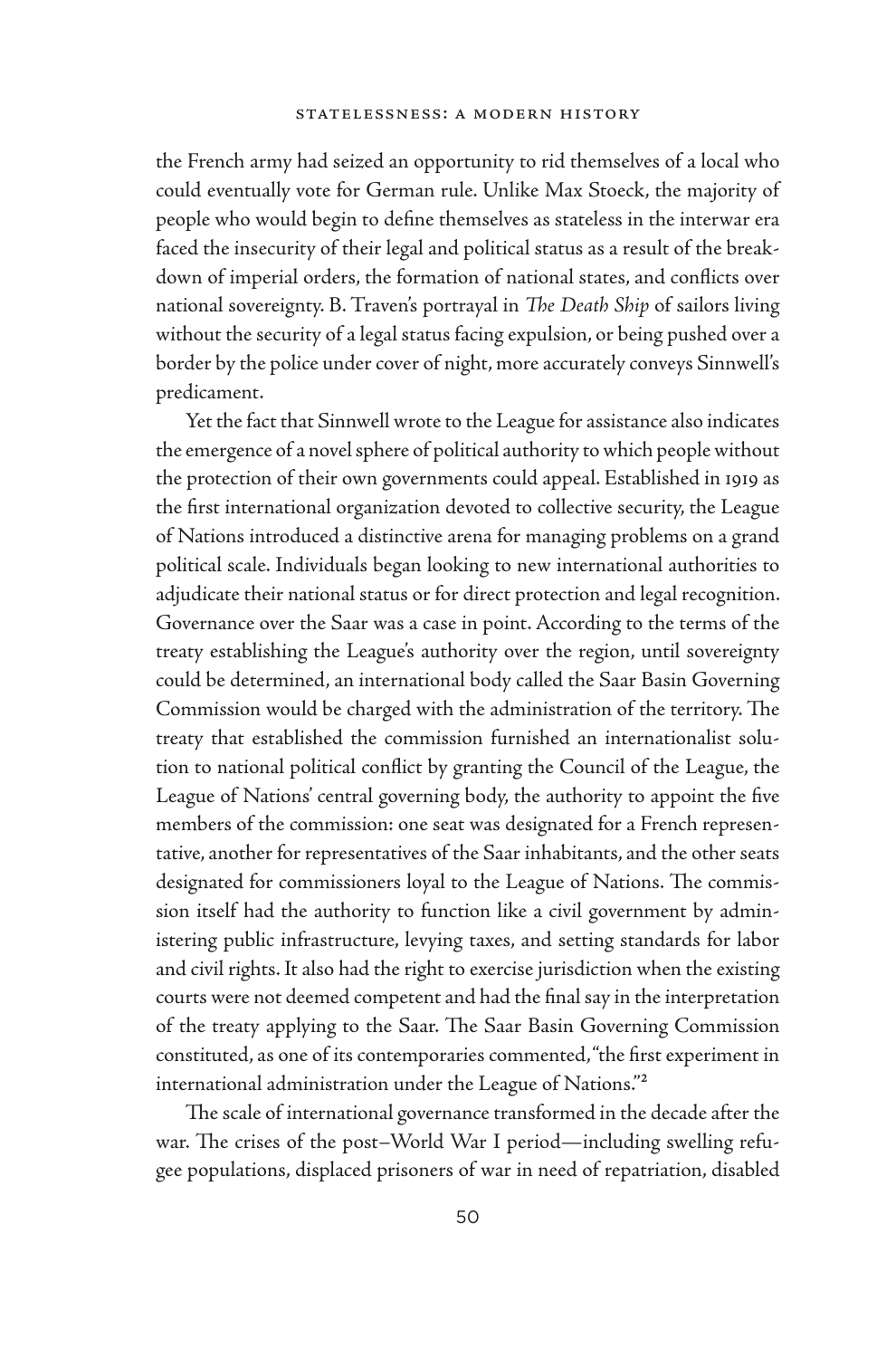veterans requiring medical care, a rising number of people without the protection of national membership, and mass starvation—stretched throughout the European continent and across European empires. The League provided a centralized locus for international organizations like the International Committee of the Red Cross, which was established in the nineteenth century to provide medical care and sanitation for soldiers on the battlefield but had evolved by the end of World War I into a more expansive humanitarian association. Separate international legal institutions and organizations also took shape under the League's umbrella, including the Permanent Court of Justice and the International Labor Organization, whose mission involved creating common international standards for working conditions.

In order to grasp the unique significance of the entry of the legal category of statelessness into international law and international politics after World War I, it is necessary to establish how officials within the League conceptualized this phenomenon. Recent research on the history of the organization has emphasized its role in the reconfiguration of imperial power after the First World War, the rise of global governance, and the expansion of the international society of states. As the gateway between the world of nineteenth-century imperialism and the twentieth-century nation-state, the League was far reaching in its ambitions and in its effects on international order, ultimately embodying the transformation from a world of imperial governance to one in which the bounded territorial state became the organizing unit of global order.<sup>3</sup> The League and its associated international institutions introduced a novel approach to the stabilization of Europe and empire after the war, playing an outsized role in the re-establishment of the political settlement relative to its rather small budget. One method of stabilization involved establishing new collectivities as subjects of internationally defined rights, including minorities, the subjects of the mandatory powers, and to a more limited extent, refugees and stateless persons. The system of mandatory rule overseen by the League, the Minority Protection Treaties, and the High Commission for Refugees represented innovative responses to the reconfiguration of imperial authority, the ongoing violence of the postwar years, and rising demands for political independence and selfgovernment.4

However, understanding the League's approach to the problem of statelessness in particular illuminates its significance for international politics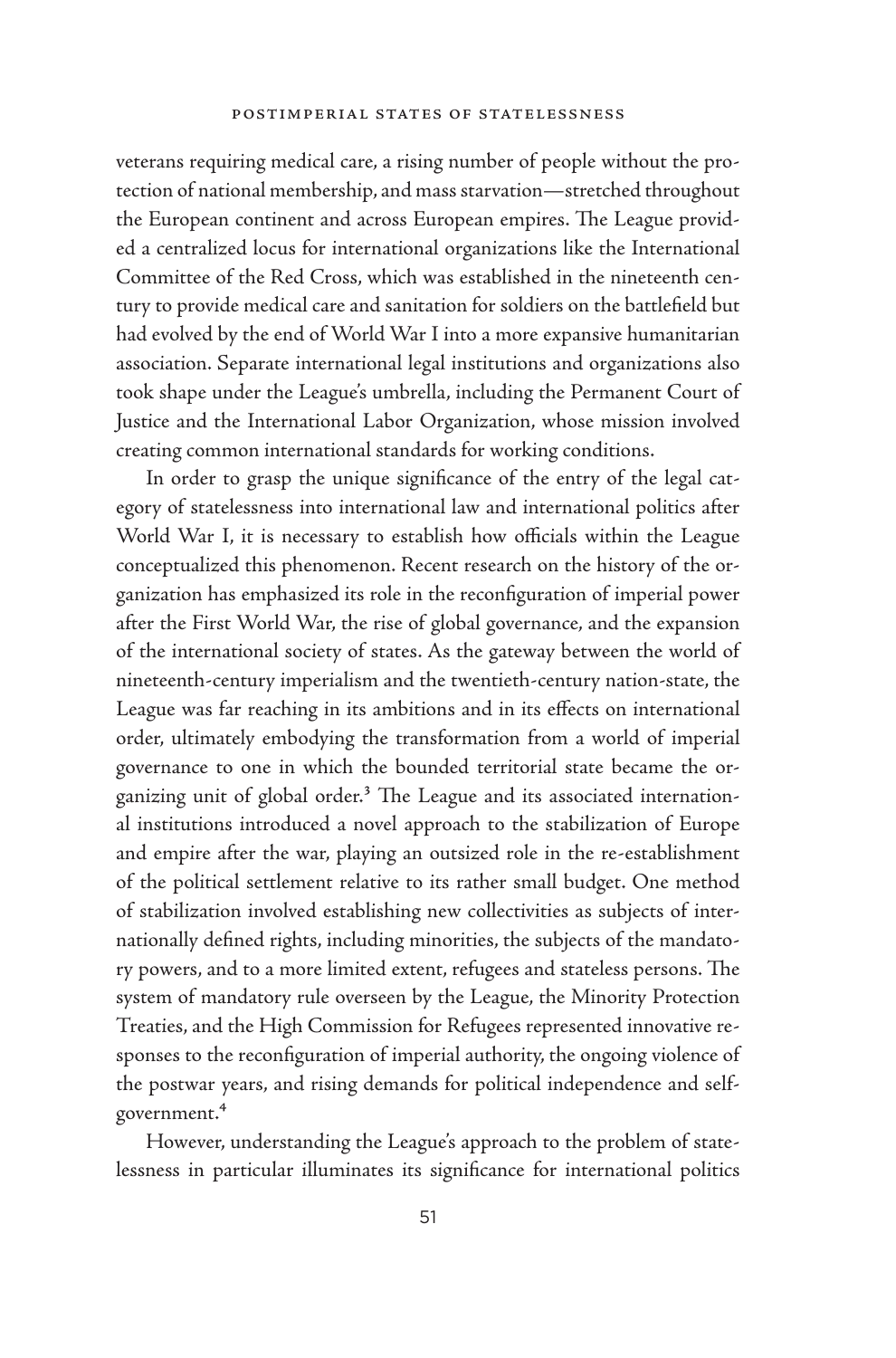in an era when the nature of sovereignty both practically and conceptually remained fundamentally contested. The stateless did not represent a novel constituency recognized by the League because their recognition would have challenged the organization's efforts to facilitate the re-establishment of international order and the terms of the peace set out by the victors. As the Stoeck case demonstrated, the entry of statelessness into law after the First World War had direct implications for some of the dominant ideas about international order, particularly about the status of individuals in international law. The League's approach to the stateless amid the uncertainties about the future of global political order reveals how the growing numbers of people without citizenship in the years after the war threatened its attempt to set the boundary of international authority. By analyzing how officials responded to the problem of statelessness as it evolved over the course of the 1920s, we can grasp its fundamental importance for key debates about the governing norms of international politics. In the course of this chapter, I identify and foreshadow the importance of two main groups of stateless people in the interwar era: Russian émigrés who obtained a protected international status and the *heimatlosen* of the central European successor states who could not claim similar international protection. The records of the League read together with the published and unpublished sources on these two main groups offer a unique perspective on the argumentative context in which the problem of statelessness entered, and upended, the boundaries of international politics.

**I**

It is important to appreciate the suddenness of the global political changes wrought by the First World War to understand the role of the League of Nations in the stabilization of the postwar settlement. The Habsburg, Romanov, Ottoman, and Prussian dynasties did not survive the conflict, yet their demise was not a foregone conclusion. In the midst of the fighting, and then in the tumultuous years of enacting a peace settlement, the underlying norms and expectations about international order remained far from clear. In 1915, the polymath American intellectual and activist W. E. B. Dubois asserted that the prospects for peace and democracy for peoples subjected to European colonial exploitation depended on the extension of the principle of "home rule" to "groups, nations, and races."5 During the war, military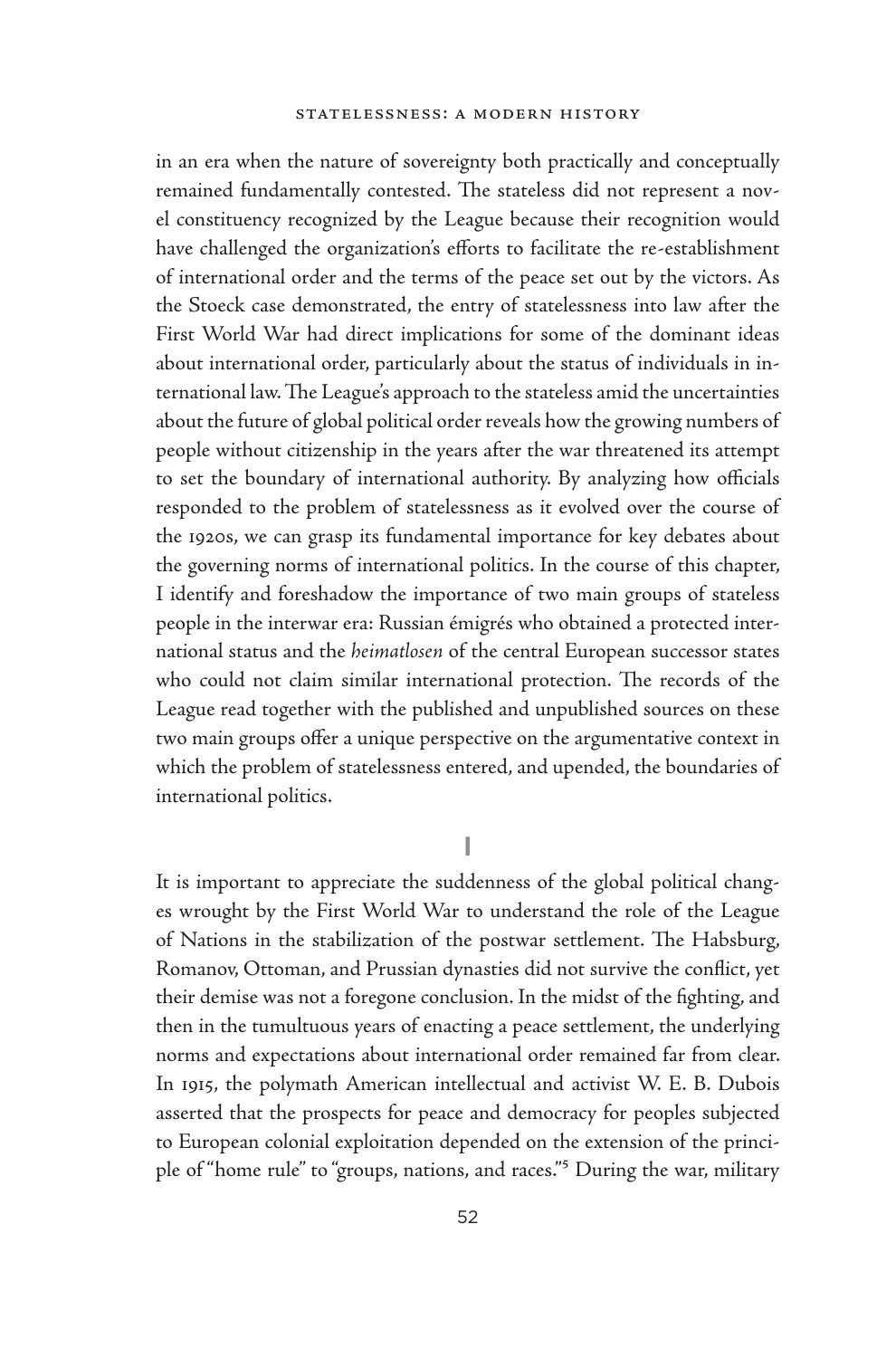mobilization accelerated demands for political representation, but imperial governments proposed revisions to the constitutional structure of their empires that would accommodate demands for self-government without dissolving imperial orders altogether. Subjects of the Ottoman Empire, for example, did not anticipate the end of the empire and envisioned achieving national autonomy without separating from the ultimate sovereignty of the Ottoman bey.6 And in the Habsburg case, while war raged on, the Austrian emperor promised to reorganize the empire into a federal state in which constituent nationalities would acquire more political independence though remain subject to the ultimate authority of the imperial government. Bolshevik revolutionaries overthrew the Czarist government in Russia in 1917, but a civil war between revolutionary and counterrevolutionary forces to determine ultimate control over the territories of the Russian Empire continued through 1921. Military conflict continued long after the standard chronological endpoint of the war and the shape of the world that would ultimately replace the vast continental empires—the kinds of political communities and social organizations that would succeed them—remained in question and the object of long-standing contestation.7

During the conflict the American president, Woodrow Wilson, and the Bolshevik leader, Vladimir Lenin, both rejected dynastic rule as illegitimate. Self-determination, a concept originally invoked during the Enlightenment in the name of the individual's power to determine the shape of his or her own life, became associated with collective emancipation in the mid-nineteenth century. But what exactly did national self-determination imply? Wilson presented the war as a global crusade for democracy, though his emphasis on the liberal subject as the basis for democratic government left ample room for the continuation of empire. Lenin's vision for the postwar order was oriented, meanwhile, against the liberal, capitalist, imperialist states of Britain, France, and the United States. The implications of the principle of self-determination for the political map of the world remained far from certain as the conflict drew to a close. Robert Lansing, the American Secretary of State who accompanied Wilson to Paris as a legal advisor, worried, "When the president talks of 'self-determination' what unit has he in mind? Does he mean a race, a territorial area, or a community?" Who possessed the right to insist on self-determination? And who rightfully stood in the position to recognize such a claim?8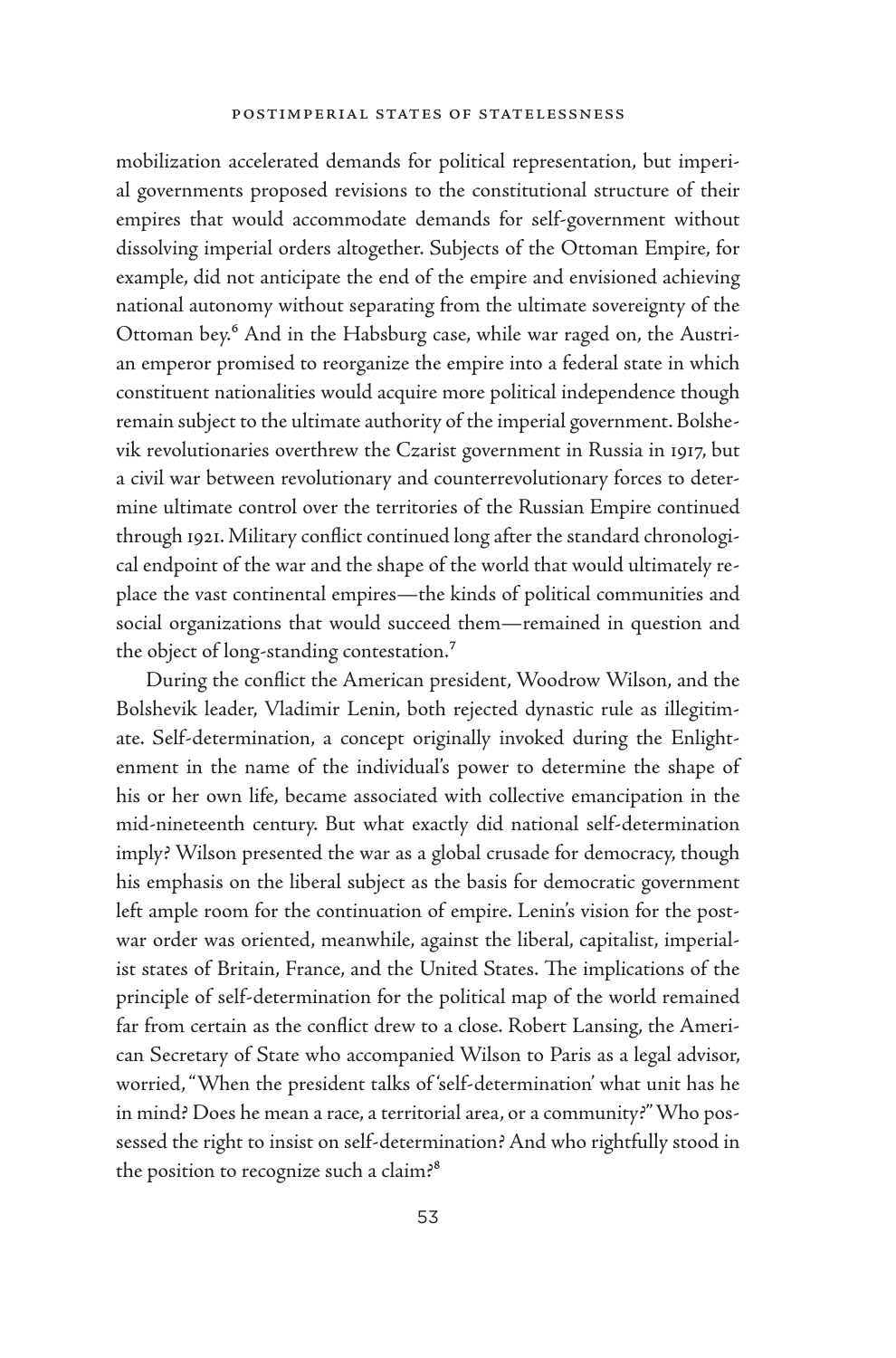It quickly became apparent that the establishment of the League of Nations created a new public sphere for recognizing political independence, or, as the case may be, for publicly denying the legitimacy of the cause. International society began to more clearly signify a zone in which groups formerly placed beyond the pale of international law could be brought into its orbit. Germany signed the armistice agreement on November 11, 1918, and three weeks later Woodrow Wilson left New York for Paris to establish the foundations for a new international order. For the next six months, Wilson along with representatives from the victorious European powers pieced together a settlement for the postwar world. The imposition of peace terms reflected a broader cross section of the globe than previous settlements in which European sovereigns set the terms of international order. The decision to manage international relations through an international organization after World War I in turn represented an innovative break from the system established by the Great Powers at the Congress of Vienna in 1815 following the Napoleonic Wars. Wilson envisioned the League of Nations, the organization of states that would stand at the center of this new order, as a new approach to collective security: an international institution that represented a dynamic improvement on the secret covenants that had governed Great Power relations in the previous century. Its purpose would be to reconcile divergent interests and to promote international co-operation to address problems that affected the world at large. The new organization would reflect an era in which public opinion and the voice of the people mattered above all.<sup>9</sup>

Political representatives from around the world converged on Paris and then Geneva to present the case for political independence. Ho Chi Minh is one of the most famous figures to have pressed the case for the independence of Indochina from French rule at Versailles. Deskanah, a Cayuga chief from Ontario, visited the League in 1923 to advocate for recognition of the Iroquois as a nation with treaty rights under international law, though he never received a hearing by the League General Assembly.10 By fashioning itself as the site for bringing individuals and groups into international legal order, the League of Nations established a way of controlling the process of obtaining political independence, setting the terms of independence and creating new subjects of international governance. The organization worked to minimize the harsh implications of popular sovereignty even as it facilitated the creation of new states with the power to create new constituencies and exclude people.<sup>11</sup>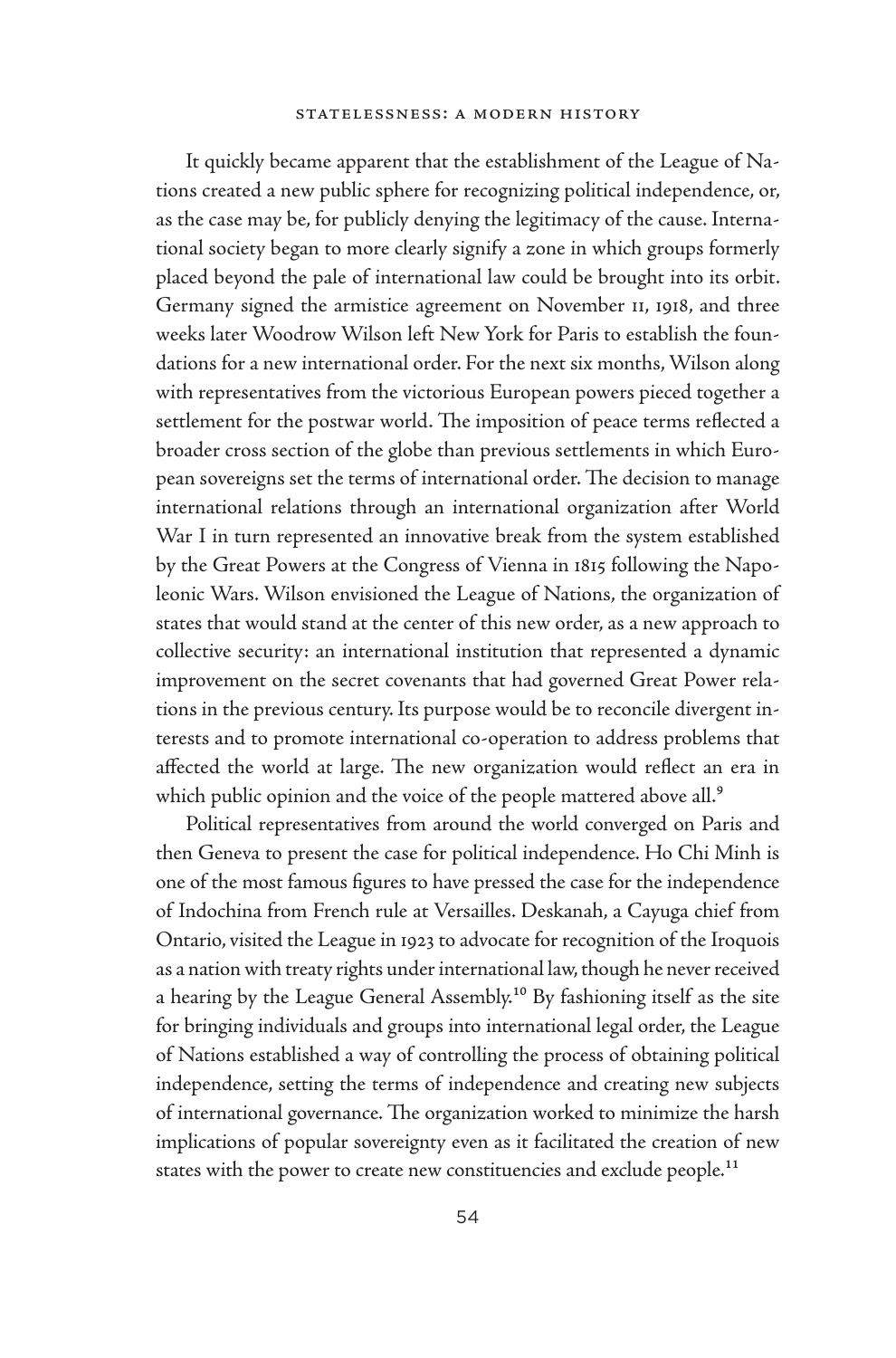For example, rather than risking the outbreak of new hostilities as a result of the victorious powers competing over former colonial and territorial holdings of the German and Ottoman Empires, the Council of the League established the mandates system. The League would serve as a trustee over the governance of these territories until the people themselves were deemed ready for full political independence and statehood. The Covenant of 1919 establishing the League provided for a Permanent Mandates Commission to advise the council and receive reports from the fifteen mandated territories. The technical language of international law in turn allowed the League secretariat to carve out a distinctive institutional role in the stabilization of international order after the war. Sovereignty would emanate not from the League but rather from the authority of the mandated power. Settlers were given the nationality of the mandatory power and local inhabitants were called "protected persons." Administrators who led the commission hoped to demonstrate the power of the League's protective role in the administration of a gentle form of imperial rule. The League served as a buffer zone, transforming the diplomacy of the Great Powers by filtering their interactions and conflicts through a separate bureaucracy and compelling the public articulation of domestic events and complaints. Debating the legality of a particular action, or adjudicating the legal issues at stake in a dispute between imperial powers or complaints from mandatory subjects, transformed how empires conducted diplomacy.<sup>12</sup>

As we have already seen in the case of the Saar, in particularly contested European territories the League sought to establish direct international governance. Whereas earlier "international cities" like Cracow and Shanghai had been placed under a consortium of Great Power administration, the League inaugurated direct jurisdiction over contentious territories. The League directly administered the Free City of Danzig through a League-appointed high commissioner; it was also granted specific responsibilities over the Saar and Upper Silesia. The League's government of the Saar promised eventual self-government in the territory by figuring the people as the goal of the legal order rather than its point of origin. Rather than states acquiring territory through conquest, with the population compelled to change their allegiance, the people themselves could determine the jurisdiction in which they resided. Plebiscites were held in northern Schleswig, where people could choose to live under German or Danish rule, and in Upper Silesia, where inhabitants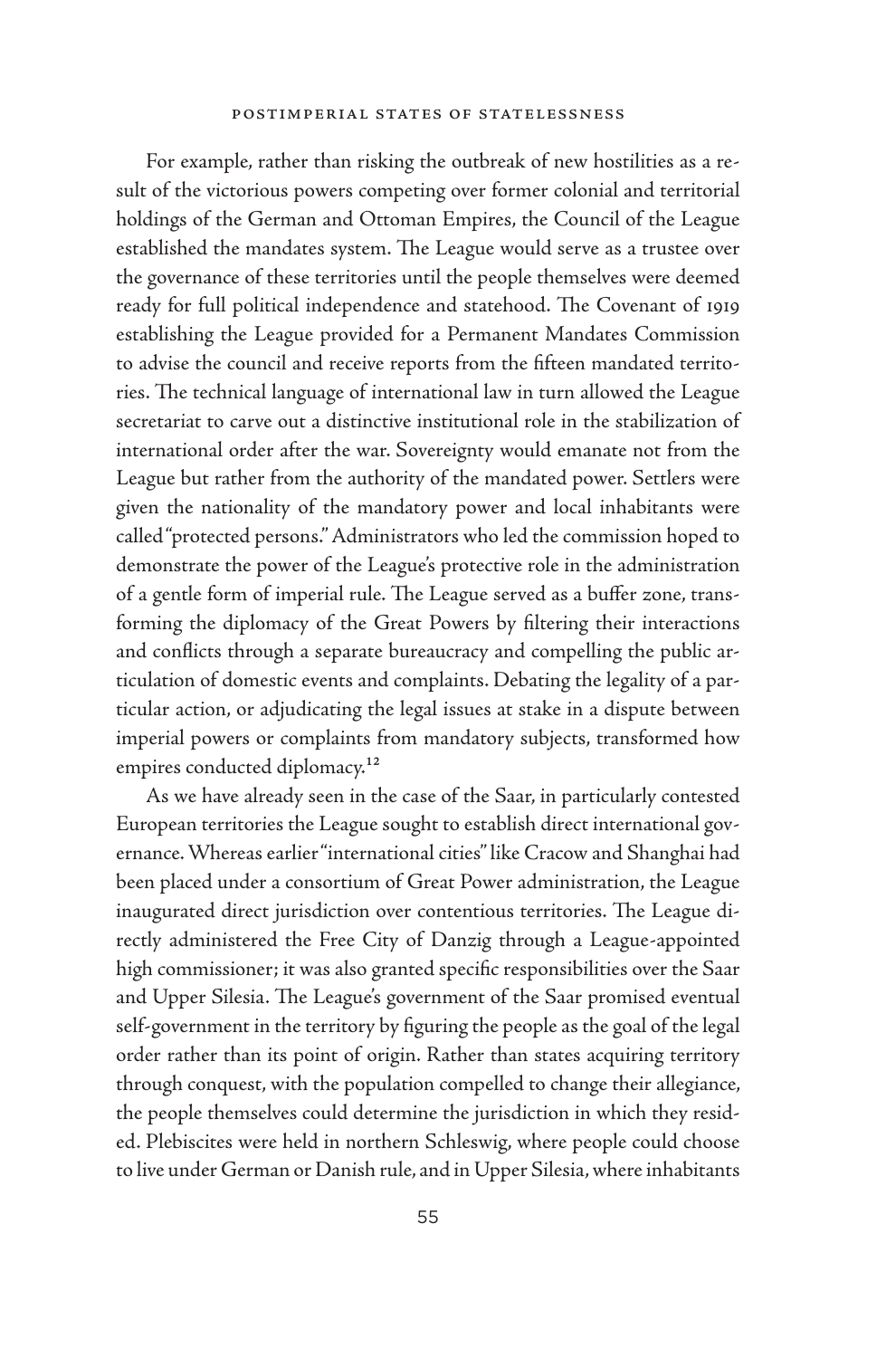decided between German and Polish rule.<sup>13</sup> The existence of the international bureaucracy significantly informed the outcome of major disputes and set the stage for how new political communities could gain entry into the international community while preserving the stability of the system overall.<sup>14</sup> British officials discussing a proposed treaty between Poland and Danzig in 1920 distinguished between Poland, "an ordered government recognized by the powers," and the Danzigers, who existed "by the will of the Powers." As the officials explained, referencing Danzig's distinctive status, the Great Powers and the League of Nations were "within their rights in imposing the conditions of existence on a child of their own creation."15

The organization of the League's internal bureaucracy contributed to the impression that it had established a distinctive source of political authority, separate from the constituent independent states that composed the organization's main deliberative body. Sir Eric Drummond, an Oxford-educated civil servant, became the organization's first secretary-general. He and others built on their considerable experience working for the British civil service as overseas imperial administrators to develop the League's governing apparatus. Drummond broke with expectation by organizing the secretariat according to function rather than national affiliation, devolving its central functions into categories such as the Legal Section, the Economic and Financial Section, and the mandates section. His organizational creativity allowed international civil servants to claim loyalty to the institution and its missions rather than to their countries of origin.<sup>16</sup> In addition to regulating the procedure for gaining recognition as a state, the League brought together experts and imperial servants with a mandate for the first time to investigate, and at times intervene, in social and economic matters at a global scale. Their work established precedents for global regimes of economic, health, labor, and energy policy as well as refugee relief.<sup>17</sup>

Yet as we shall see, the League's approach to statelessness, and its reluctance to name it as a more general phenomenon, points to the conceptual and political significance of the category in the context of the League's efforts to facilitate the political reordering of continental Europe and the wider imperial world. As the walls of national sovereignty rose up, many placed their hope in an organization that promised to respond to problems at a novel scale of political organization and action, and appeared to some as the realization of dreams to establish a perpetual peace, which European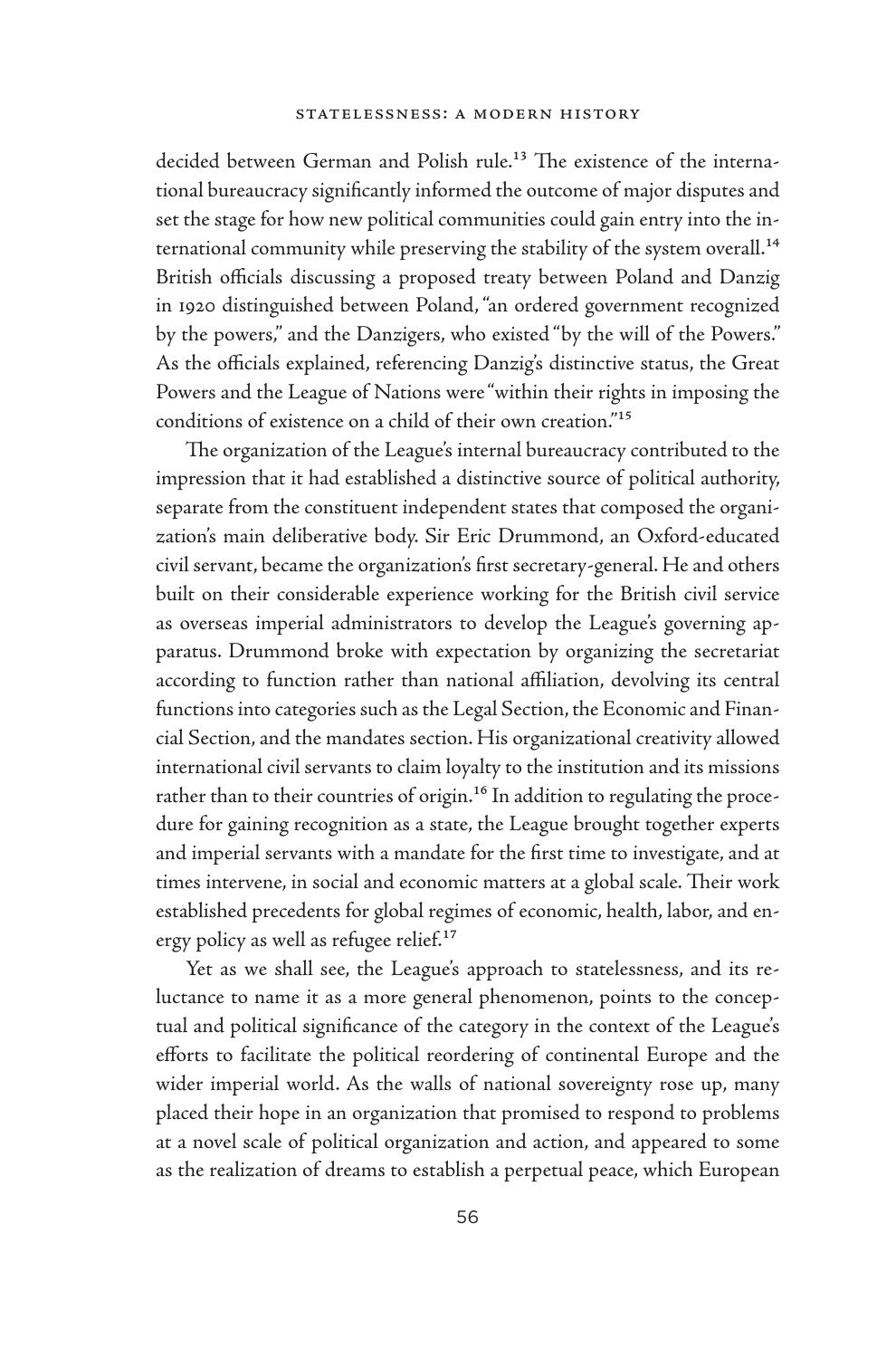publicists had been writing about since the eighteenth century. Many rallied around the League because it seemed to enshrine solidarity beyond the boundaries of the ever more demanding state. In light of these aspirations, the members of the League's bureaucracy sought to police the dreams of peace and freedom, and in particular of world government, generated by its establishment. M. J. Landa, a journalist who covered developments at the League, recalled that there "was a morbid fear that the League, as if it were an entity with a corporeal existence and a soul of its own, might materialize as a super-state."18 The question, then, is what exactly about the generalization of the problem of statelessness in the interwar years threatened the international order that officials in the organization sought to establish and maintain.

**II**

The threat of mass numbers of people without a national status loomed over the breakup of the Habsburg Empire into independent successor states and presented a major challenge for those who sought to restore continental order after the war. At the turn of the twentieth century, the Habsburg Empire was a dual monarchy with a total population of fifty-three million, made up of more than fifteen nationalities. After Prussia defeated Austria in 1866, the empire was divided through the compromise of 1867, which remained the constitutional basis of the multinational empire until its dissolution in 1918. A single imperial citizenship was created in 1867 that guaranteed the same civil rights to all subjects, regardless of religious status. The two parts of the empire had separate parliaments and a significant degree of autonomy, even though foreign affairs, defense, and finance were designated areas of common concern. Like the Russian and Ottoman Empires, Austria-Hungary was an inherited monarchy that deployed a variety of measures to accommodate mass politics and demands for national autonomy.<sup>19</sup> Demands for greater national representation engendered new legal and constitutional theories according a degree of public authority to the members of national groups with extraterritorial autonomy. The legal recognition of groups in the Austro-Hungarian Empire after the 1860s threatened to turn a matter of constitutional structure—how the empire was composed—into a matter of international law, with politically independent groups interacting through this legal framework. National autonomy had already been introduced in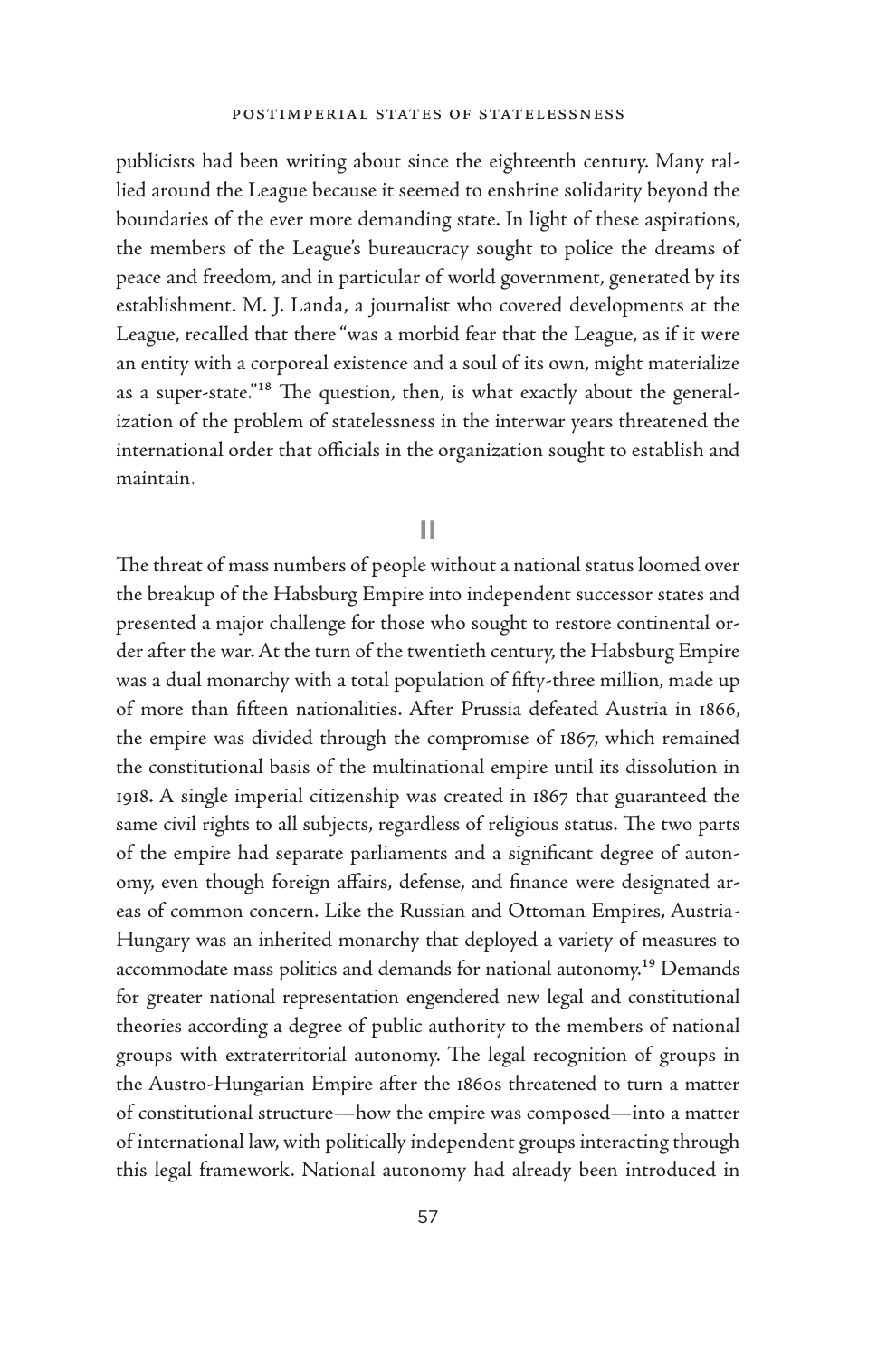the late nineteenth and early twentieth centuries in the Habsburg Empire to devolve a degree of public authority to nonterritorially organized groups, and Austrian jurists produced a range of creative works on minority protection and the legal recognition of national groups from 1897 to 1910.<sup>20</sup> Imperial administrators implemented a range of constitutional alterations to hold the empire together, including converting the Austrian side of the dual monarchy into a federation of national member states.<sup>21</sup> The Russian Jewish Labor Bund in 1905 and the Mensheviks in 1912 had proposed a similar plan for group autonomy within the Russian Empire.<sup>22</sup> In the decades before the war, the Habsburg Empire's eleven officially recognized nationalities— Germans, Hungarians, Czechs, Slovaks, Slovenes, Croats, Serbs, Romanians, Ruthenians, Poles, and Italians—struggled over their national rights. As recent research on the Habsburg Empire has shown, agitation for imperial recognition of national groups represented a form of imperial politics rather than revolutionary movements to dissolve empires into discrete sovereign states—national autonomy generally did not indicate an ultimate goal of sovereign independence. According to this view, the Austrian imperial constitution was flexible and innovative rather than hopelessly sclerotic.<sup>23</sup> Constitutionalism in the nineteenth century provided legal solutions to growing demand for political emancipation and national representation.<sup>24</sup>

Before the meaning of self-determination could be sorted out at the end of World War I, new countries began declaring their independence and asserting their status as independent sovereign communities. Wilson did not initially endorse full independence for the nationalities of Central Europe, suggesting self-government within the Habsburg Empire along the lines proposed by the emperor. At issue was the question of whether nationalist demands could be satisfied through constitutional measures or international guarantees without the creation of an independent, territorially distinct state. Once Austria-Hungary was pronounced legally dead in 1918, some national groups claimed to recover the sovereignty they had lost centuries before (Poland, Lithuania, Estonia, and Latvia) while others established the sovereignty of groups struggling to emerge as recognized independent political collectivities (Yugoslavia and Czechoslovakia). Czechoslovakia became the first government of the successor states to withdraw from the Habsburg monarchy and made the "Declaration of Independence of the Czechoslovak Nation" in October 1918 in Washington, DC.<sup>25</sup>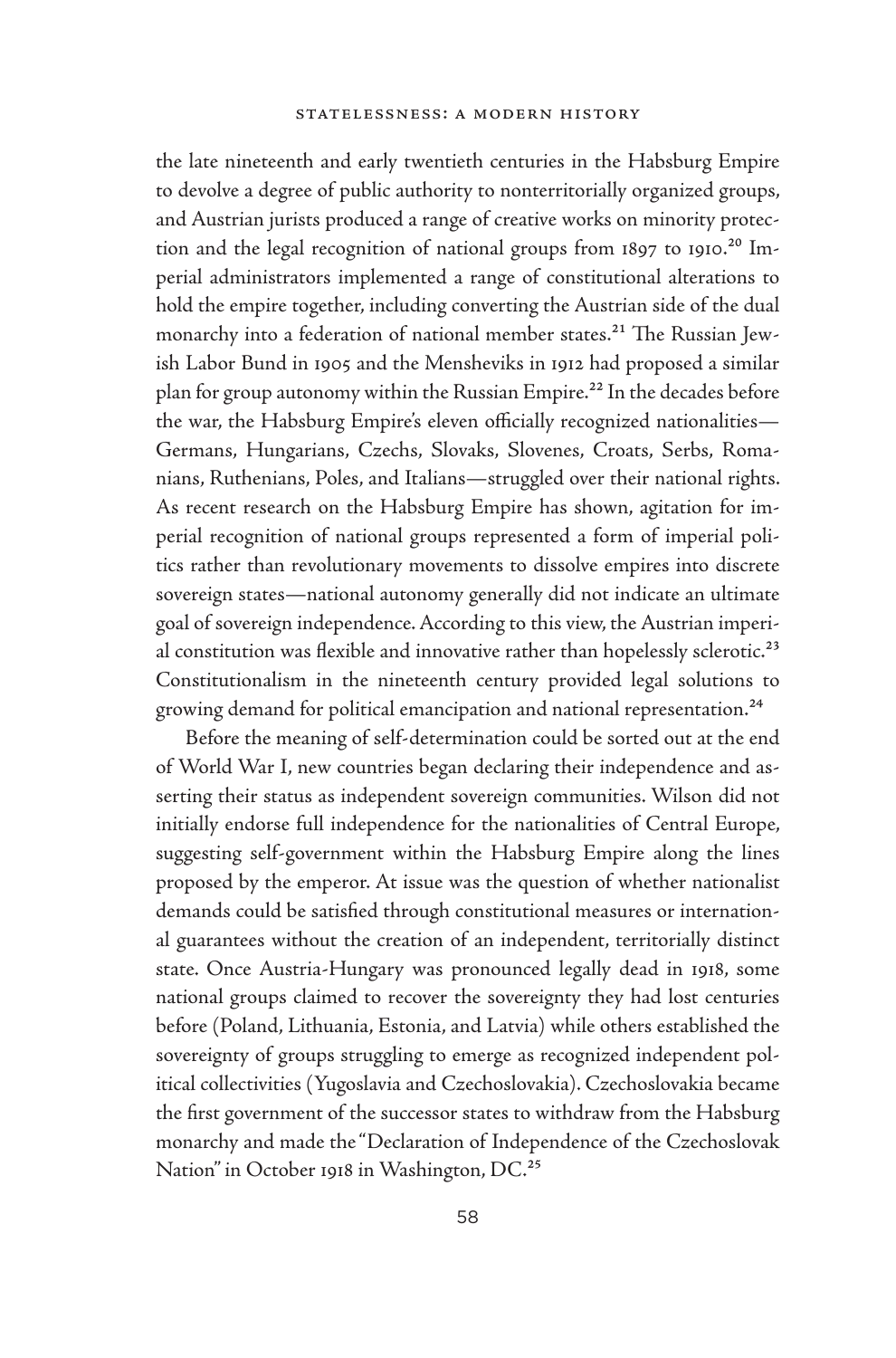The collapse of a world that had seemed to possess perpetual life left enormous uncertainty in its wake, particularly for imperial subjects who faced exclusion on the basis of their national identification. For the Viennese satirist Karl Kraus, the dissolution of the Habsburg Empire was an apocalyptic event analogous to the end of days.<sup>26</sup> Lucien Wolf, a leader in the diplomatic wing of the Board of Deputies of British Jews, who would become one of the architects of international minority protection, initially saw European peace and Jewish survival as contingent on the preservation of empire.<sup>27</sup> Without the protection of imperial citizenship, individuals identified with certain national groups or religious minorities would be left stranded within the boundaries of the new states, and as the war drew to a close women's groups, socialists, and pacifists took up the idea of international protection by law for minorities. In 1919, a group called the Committee of New States, dominated by British and American members, drafted model minority treaties, first for Poland, then Czechoslovakia, Yugoslavia, Greece, and Romania. Support for legal minority protection expanded as reports of massacres targeting Jews reached the Versailles deliberations.

Internationalism as an approach to controlling the entry of new states into the international community, and minimizing the potential for mass disenfranchisement as a result of the dissolution of diverse empires into national states, took the form of an international minority protection regime in the Habsburg successor states. The treaties at the Paris Peace Conference gave sixty million people their own state, but left around twenty-five million "minorities" outside their national states. According to the treaties signed by the successor states and the Allied powers, Austria, Hungary, Poland, Czechoslovakia, Yugoslavia, and Romania undertook stipulations as to nationality and other provisions for the protection of minorities. The Treaty of Saint-Germain, signed in July 1920, and the Treaty of Trianon, signed in July 1921, left the basis for nationality in the successor states uncertain—allowing each country to refer either to domicile or residence or the "native" (*indigenat*) status of the person in question.

These treaties in turn established a system in which an international authority defined and defended the rights of minorities rather than a separate sovereign state that could use the minority group as a pretense for territorial revision—a marked difference from the nineteenth century, when the Great Powers had agreed to protect vulnerable minorities at the Congress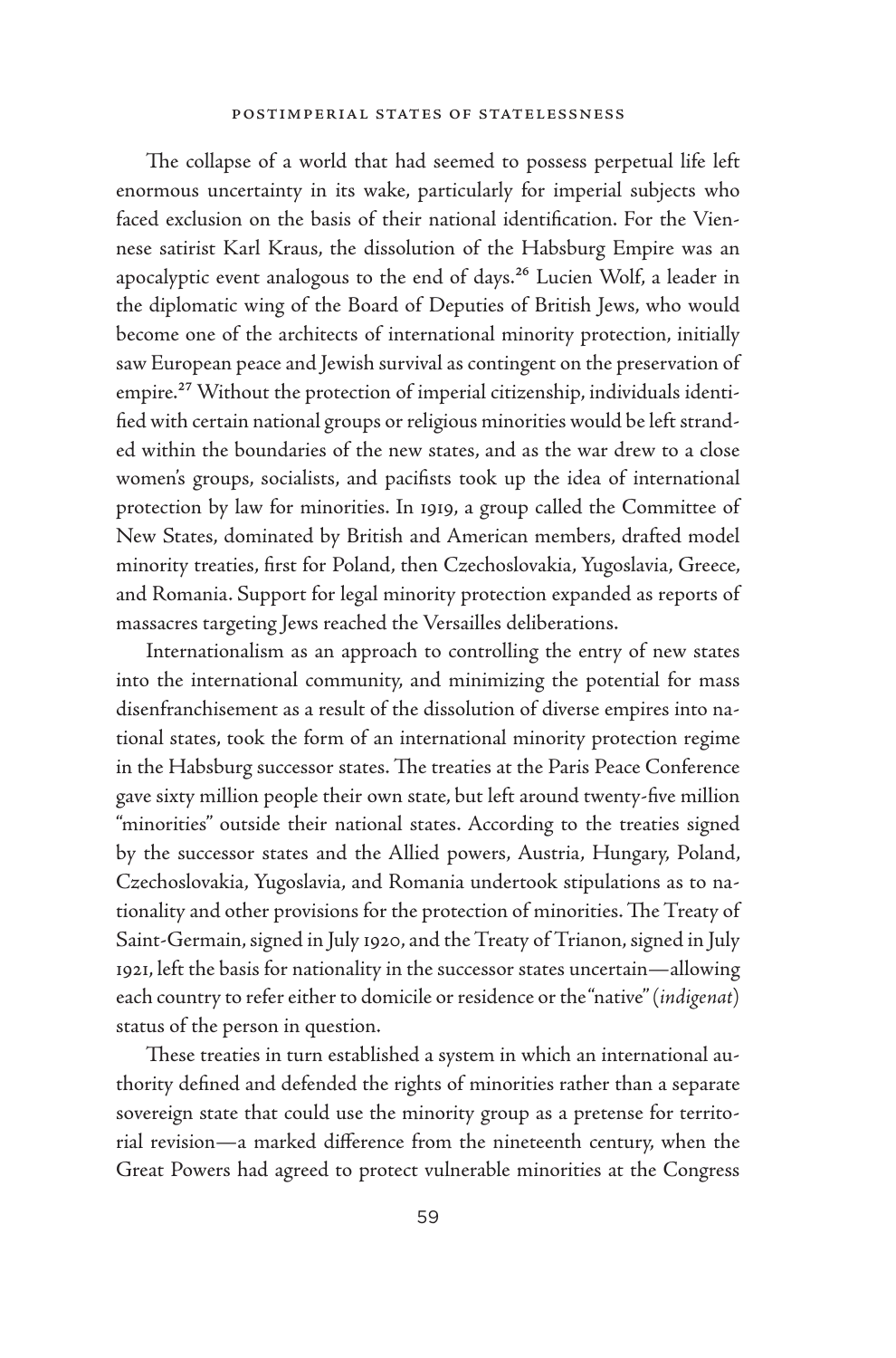of Vienna and later at the Congress of Berlin. The League could refer cases to the Permanent Court of International Justice, though minorities could not petition the court directly. The Minorities Section, a division within the League Secretariat, consulted with governments, collected information locally, and heard from petitioners, who had no formal role in the investigative process. The system granted linguistic rights to individual members of collective groups, guaranteeing, for example, non-Hungarian speakers in the Hungarian part of the empire the right to use and cultivate their own language and culture.<sup>28</sup>

For some, the treaties ratified a solution to contestation over group rights and national political representation that had become central to the constitutional politics of the empire in the years before the war by affirming that nonstate groups had become the subjects of international law. International oversight replaced the constitutional efforts to regulate relations among the peoples of the empire. These agreements built on late imperial proposals to grant national groups greater local autonomy within the empire: such proposals envisioned political allegiance to a wider state and personal allegiance to one's group, which would govern institutions vital for the preservation and fulfillment of its cultural and social life. They went beyond the protection of religious freedom assured in earlier international treaties by promising protection of civil and political rights, as well as certain cultural rights, to individuals as members of recognized collective entities.<sup>29</sup>

According to more contemporary histories of human rights law, the minority protection treaties represented the first time that individuals and groups gained independent standing in international law. As we will see in more detail in Chapter 3, both the members of recognized minority groups and individuals without citizenship prompted similar reflection on the subjects of international law, and on the concept of legal personality. The agreements and the system of international oversight established by the League failed to prevent the rise of a new class identified generally as the *heimatlosen*, individuals without a national status living in the Habsburg successor states. Both the stateless and minorities carried important implications for long-standing debates in legal and political thought about the nature of entities acknowledged to have legal personality. Did they exist merely at the discretion of some more substantial source of authority with the capacity to represent them and transform their fictive presence into real action and agency?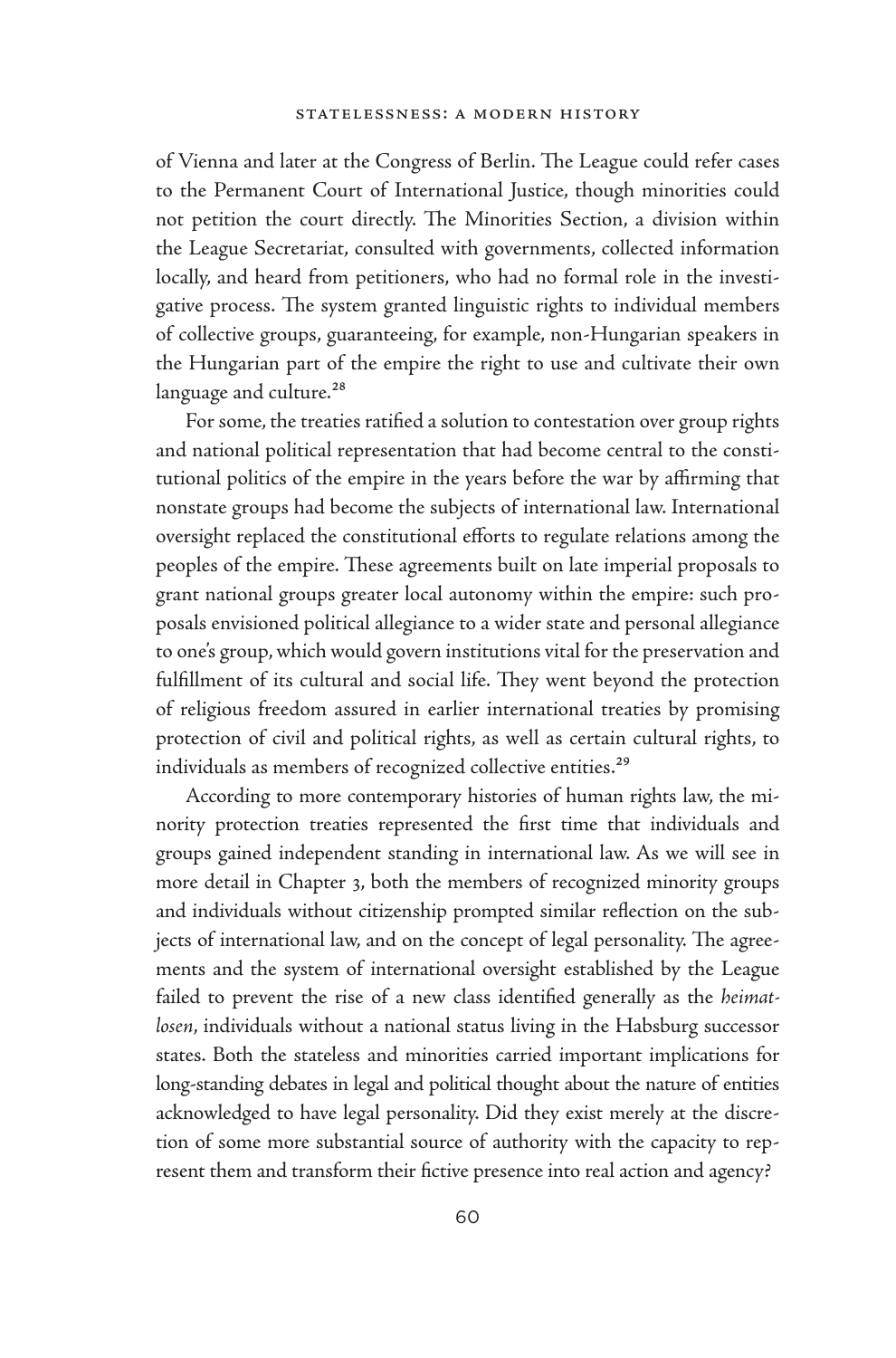If we return briefly to the legal condition of deported individuals in Roman law, the loss of civil status in favor of a status under the law of nations defined the nature of the punishment itself. Along similar lines, looking back on the post–World War I era, Hannah Arendt called minorities and the stateless "cousins-germane" because both represented the fundamental breakdown of the nineteenth-century ideal of civic emancipation. Dependence on an international organization such as the League of Nations, or the Permanent Court of International Justice, left minorities and the stateless—categories that often blended together in practice—in a position of fundamental vulnerability. The category of the minority in practice created a permanent state of exclusion for anyone who qualified as a member of a designated minority group. For Arendt, both kinds of persons, regardless of how they were identified by the League, represented a violation of the ideal of citizenship and civil equality.

Yet as we shall see, officials at the League *did* differentiate the mandate to intervene and hear matters relating to minority rights, from the general phenomenon of statelessness. Whereas minority protection remained within the ambit of its internationalist approach to governance and political order, statelessness as a general category of identification threatened the boundary they sought to define between national and international spheres of authority.30

#### **III**

League-directed internationalist approaches to reconfiguring political order after the war only indirectly addressed the potential for the breakdown of empires and the creation of new independent states to produce mass numbers of people who did not belong anywhere. However, the organization's involvement in the creation of international arrangements to assist refugees from the Russian Empire directly took on the question of how to define statelessness, though ambivalently and in a highly selective manner.

Russian citizens from the professional and intellectual classes had begun to leave Russia in mass numbers in 1918, following the czar's abdication after the Russian Revolution. Many landed in Constantinople; others made their way to military outposts in China and Bulgaria. The exiles included White Russian officers and their families as well as civilians, many of whom were civil servants from the former imperial court and administration.<sup>31</sup> Wartime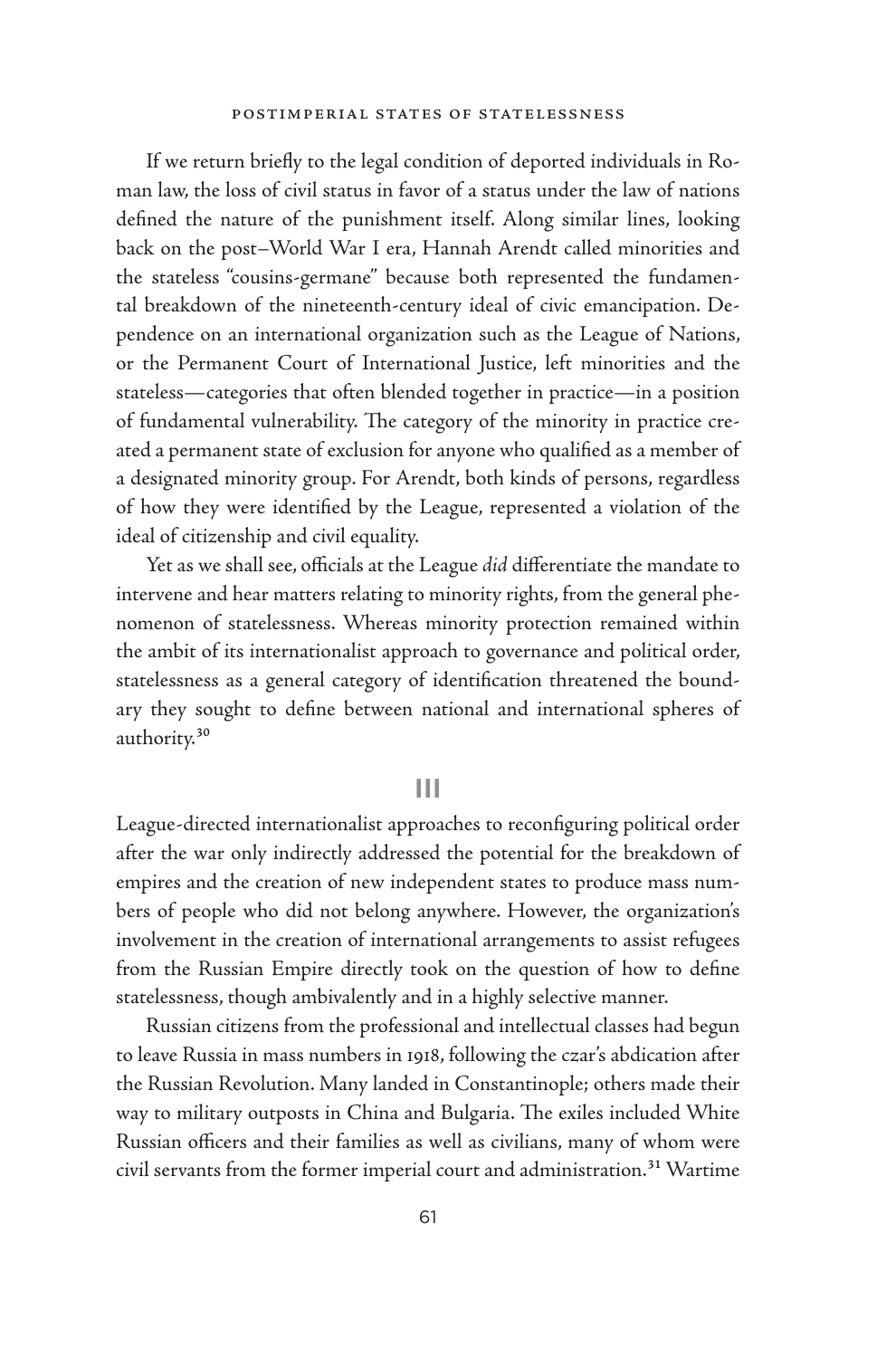saw a variety of ad hoc local and imperial measures for assisting people fleeing from conflict. Administrators from the British Foreign Office and private philanthropic organizations oversaw the evacuation of thousands of Russian imperial subjects fleeing the Bolshevik Revolution. With the help of humanitarian organizations, individual civilians began to leave Constantinople for Western and Central Europe.

The transfer of responsibility for refugees from the former Russian Empire to the League of Nations from the wartime armies signified the end of formal struggles as militaries began to disband across Europe and the former Ottoman Empire.<sup>32</sup> The arrival of Russian refugees in the Central European successor states and in the territories of the former Ottoman Empire in 1921 marked the end of the Russian Civil War and the beginning of a new era in international refugee identification and management. The League appointed Fridtjof Nansen, a world-famous Norwegian polar explorer, to organize relief efforts and to repatriate war refugees from camps around Constantinople and Gallipoli to other countries in Europe. Nansen had been part of the great race to map and colonize the earth's surface in the final decades of the nineteenth century, and his association with the spirit of scientific internationalism made him an ideal candidate for the position. He was officially appointed high commissioner at the League's second assembly in September 1921, where he was given a mandate to assist "any person of Russian origin who does not enjoy or who no longer enjoys the protection of the government of the USSR, and who has not acquired another nationality." An intergovernmental conference held in Geneva in 1921 led to the creation of an international agreement for the protection of Russian and Armenian refugees that eventually provided an international travel document—generally known as the "Nansen passport."33

The foundation of the High Commission for Refugees was a critical turning point in the long aftermath of the war because it was the first formal acknowledgement of international responsibility for refugees. However, the national status of former Russian imperial subjects remained ambiguous until December 15, 1921, when the Bolshevik government formally revoked the citizenship of the expatriates.<sup>34</sup> Defining the Russian refugees as stateless was a highly politicized decision. Consular officials who recognized the one million Russian subjects scattered across port cities as "stateless persons" indicated European states' acceptance of the Bolshevik government by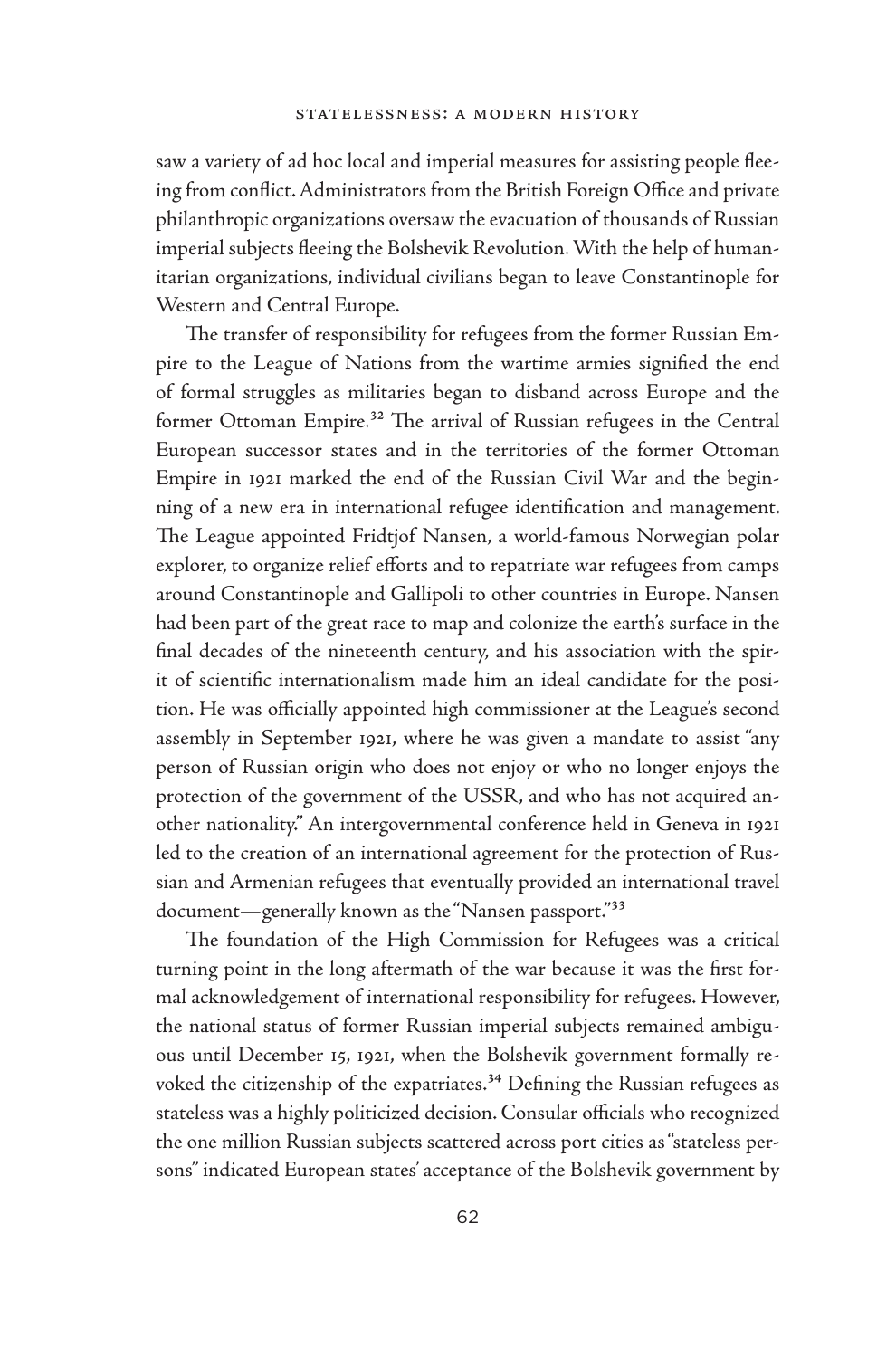acknowledging the government's right to denationalize its citizens. French courts initially refused to give effect to the Russian decrees denationalizing Russian émigrés as "measures violating the law of nations" and treated the Russian émigrés who had settled in France as Russian nationals.<sup>35</sup> The journalist Landa recalled in horror how it seemed that the League "was actually asked, and indeed was being driven, to make people homeless and stateless by law!"36

The intrinsically political nature of the international refugee arrangements resulted, therefore, not only from the challenge of establishing diplomatic relations with the Bolshevik government, but also due to the League's role in recognizing statelessness as a novel feature of the international landscape. In response to these worries, Nansen emphasized that the arrangement to assist refugees should be understood as humanitarian and therefore politically neutral, a particularly important claim in light of the acceleration of ideological conflict since the Bolshevik Revolution.<sup>37</sup> Separating an arena of technical administration from the messier world of politics represented a method of imposing order. Claiming technical, neutral, expertise would become a hallmark of the bureaucrats, lawyers, and economists at the League. Nansen's vision for stabilizing the continent involved finding overseas states willing to take in refugee populations and providing these countries with assistance to develop their agricultural capabilities so that refugees could find work once they arrived.<sup>38</sup> Officials were intent on resettling or repatriating dispossessed people in an effort to stabilize the social and economic order. As Nansen detailed in a letter to a civil society organization in Vienna established to support the work of the League of Nations, the repatriation of prisoners of war living "as refugees in countries foreign to them," would mean "the removal of a great and dangerous evil" that would help secure the settlement of Europe.<sup>39</sup>

Reports and images of refugee suffering lent credibility to the vision of the High Commission for Refugees as a purely humanitarian agency that stood apart from politics.<sup>40</sup> In the cities where they had found momentary refuge, the refugees faced disease and starvation, especially in places that had not recovered from the devastation of the war and its aftermath. One member of the International Labor Organization's Overseas Settlement Committee tasked with facilitating the resettlement of the refugees, wrote to the British government in 1921 that "Russian Refugees are an almost hopeless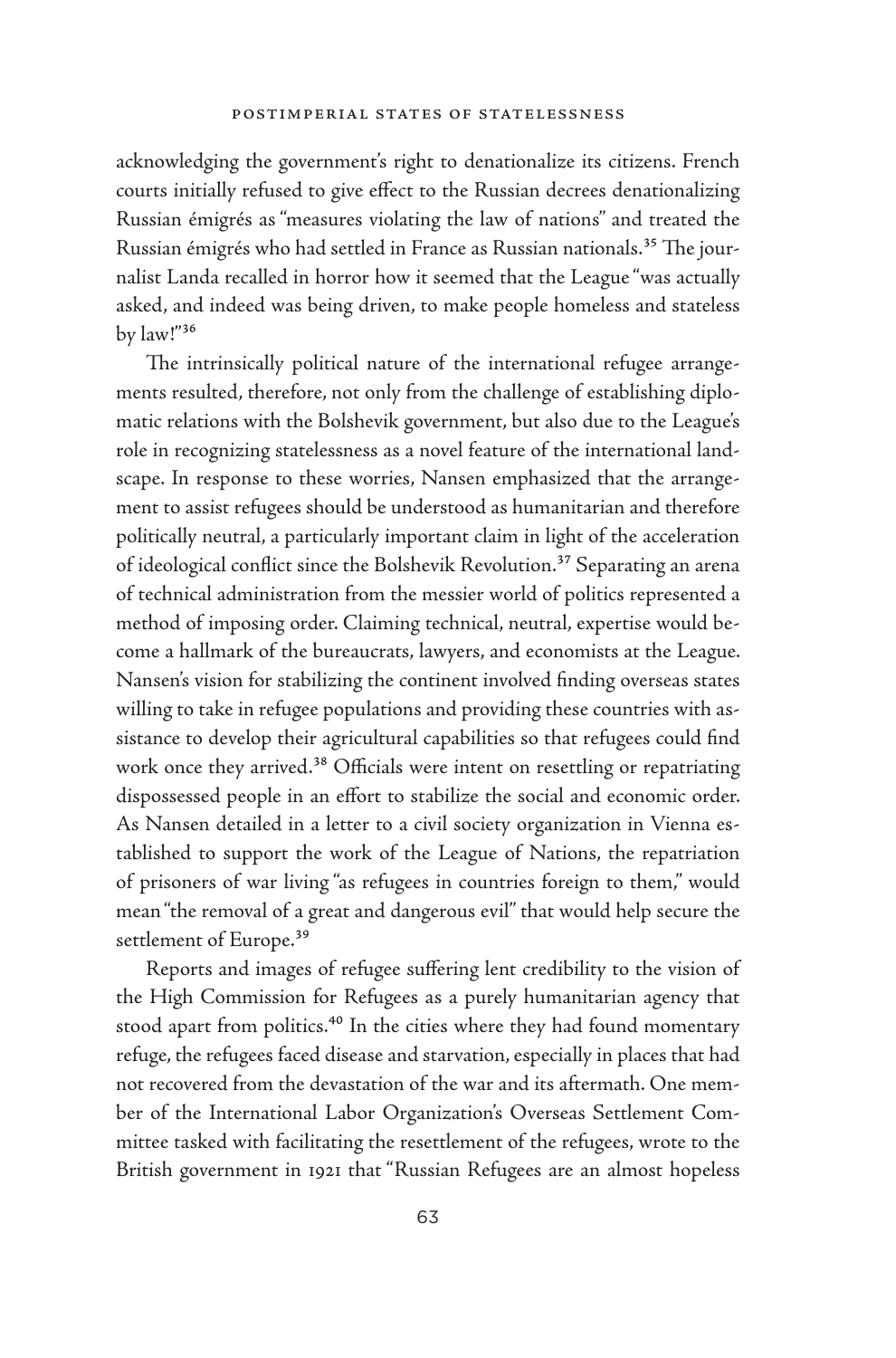problem, and as they are dying by scores from starvation in Salonica . . . we are naturally anxious not to miss an opportunity for disposing of them."41 The rate of mortality among the refugees as a result of famine, typhus, and sanitary conditions reached a peak in 1922, though in that same year many of the refugees had begun to secure more permanent settlement. By 1922, more than a quarter of all Russian refugees had settled in Germany, with 360,000 in Berlin, while one-fifth sought new lives in Poland, France, and China. France drew Russian émigrés who had been living in temporary settlements from Constantinople, the Balkans, and Poland with the promise of employment. In March 1922, at the Council of the League of Nations, Nansen proposed issuing a "Nansen passport" that would allow the refugees to travel and protect them from deportation.<sup>42</sup>

Nansen's speech at the Nobel Peace Prize ceremony in 1922, where he was awarded the prize for his humanitarian leadership, underlined his perspective on the vital neutrality of his internationalist work. The League, he stated, had "already in its short active life, settled many controversial questions which would otherwise had led, if not to war, then at least to severe disturbances." He listed assistance to destitute Russian refugees as part of a list of successful stabilizations, including fighting the spread of epidemics and arranging an international loan to Austria.<sup>43</sup> Humanitarian undertakings, as Nansen emphasized in his speech, contributed to solving intractable political disputes because of their remove from politics. The alleviation of suffering stood apart from politics, though as Lenin pointedly noted, Nansen's nonpolitical commission had been "mixed up with others with political purposes" since in the context of the Great Powers' efforts to contain the threat of Bolshevism, claims about the neutrality of humanitarian relief became highly politicized.44

Lawyers and jurists from the former Russian Empire who designed the legal infrastructure of the fledgling international regime likewise resisted the idea that the measures introduced to regularize the legal status of the refugees were merely humanitarian, though for different reasons. Russian legal scholars, who had played a pivotal role in Russian imperial foreign policy and legal diplomacy before the First World War, led the initiative to create an international legal status for former citizens of the Russian Empire. A community of people trained to theorize and argue about law beyond the confines of states, and who were compelled to live outside the security of citizenship after the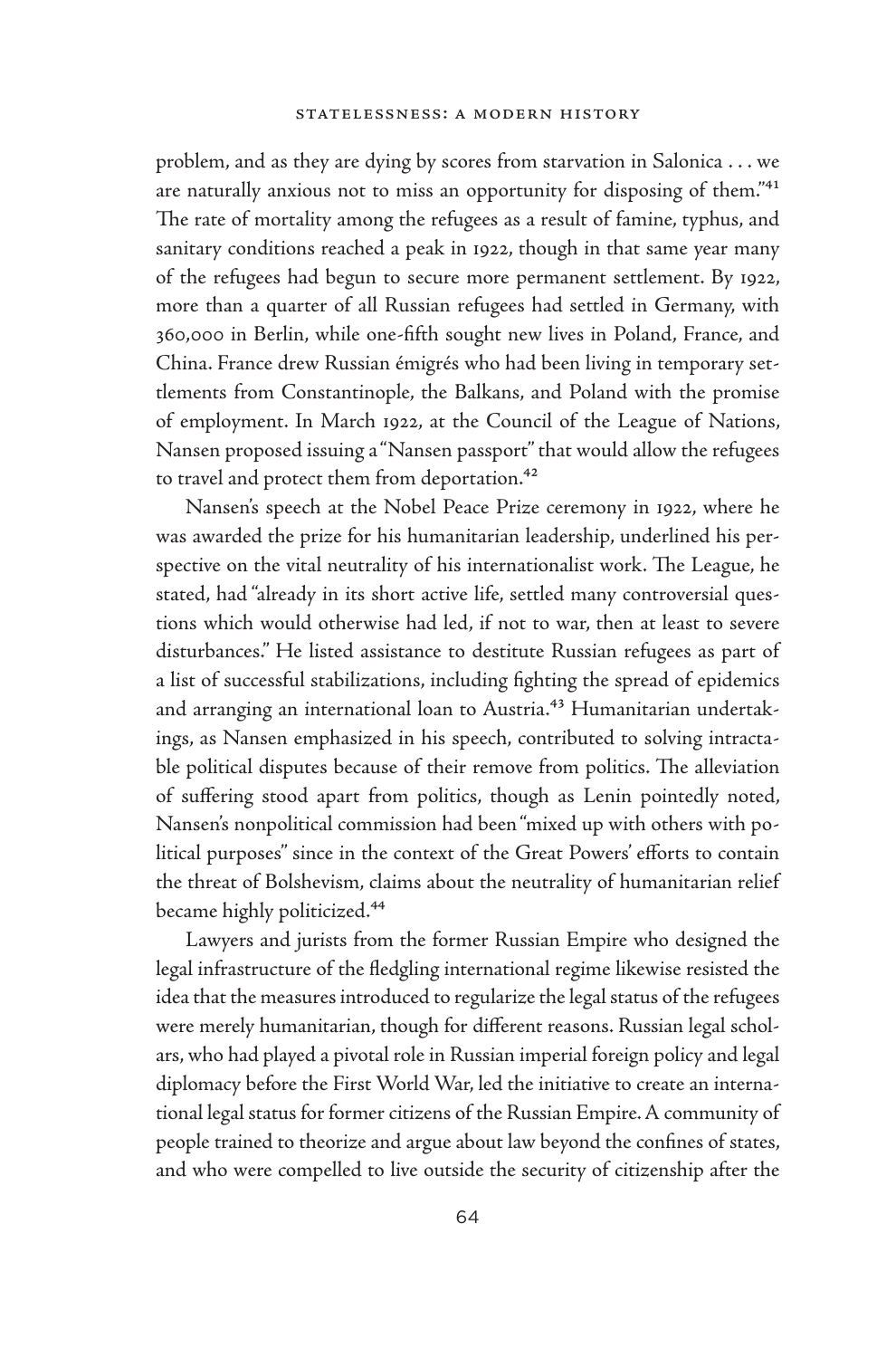Bolshevik revolution, emerged as critical theorists and advocates for the stateless in general, but the Russian émigré community in particular.<sup>45</sup>

Representing those who did not wish to have their nationality restored, or to return to the Soviet Union, the jurists advocated for the recognition of Russians divested of their nationality by the Soviet regime as stateless persons under international law.46 For many of these jurists, their perspective on the possibility of nonstate forms of political representation had developed years earlier in the context of efforts to achieve liberal reforms in the Russian Empire. The revolution of 1905 had introduced academics and political writers to new forms of political representation. Now, in the post–World War I setting, intellectuals coordinated with existing representative groups to form ad hoc electoral bodies called zemstvos.<sup>47</sup> In 1923, the Russian zemstvos in Paris and London in turn called on the League to replace Nansen with someone more sympathetic to the ideals of the refugees. Émigré representatives expressed concern about falling under the "tyranny of the international," where stateless people would become a "mandate" of the League—connecting their situation as wards of the High Commission to the dependent legal status of former colonial subjects now under the legal authority of the League of Nations. A representative of the Nansen office meanwhile offered the exasperated response, "They live only with the hope of a complete restoration of the former Russian Empire."48 The goal of re-establishing continental and imperial order was thus seen to conflict with the needs and aspirations of those who sought to establish a new kind of political identification and form of political representation.

### **IV**

In the first few years of its existence, then, the League of Nations did not address statelessness as a general phenomenon that impacted a range of people in the new international order. As an international legal category, it belonged only to people who had formerly possessed Russian imperial citizenship but had lost their national status when the Bolshevik regime declared that they were no longer recognized as Russian citizens. Yet the scale of the crisis in the post-Habsburg successor states generated a counter movement to expand international recognition and protection for the people who were unable to acquire citizenship in the postimperial states. In the course of the upheaval of war and military occupation across Habsburg territory, large numbers of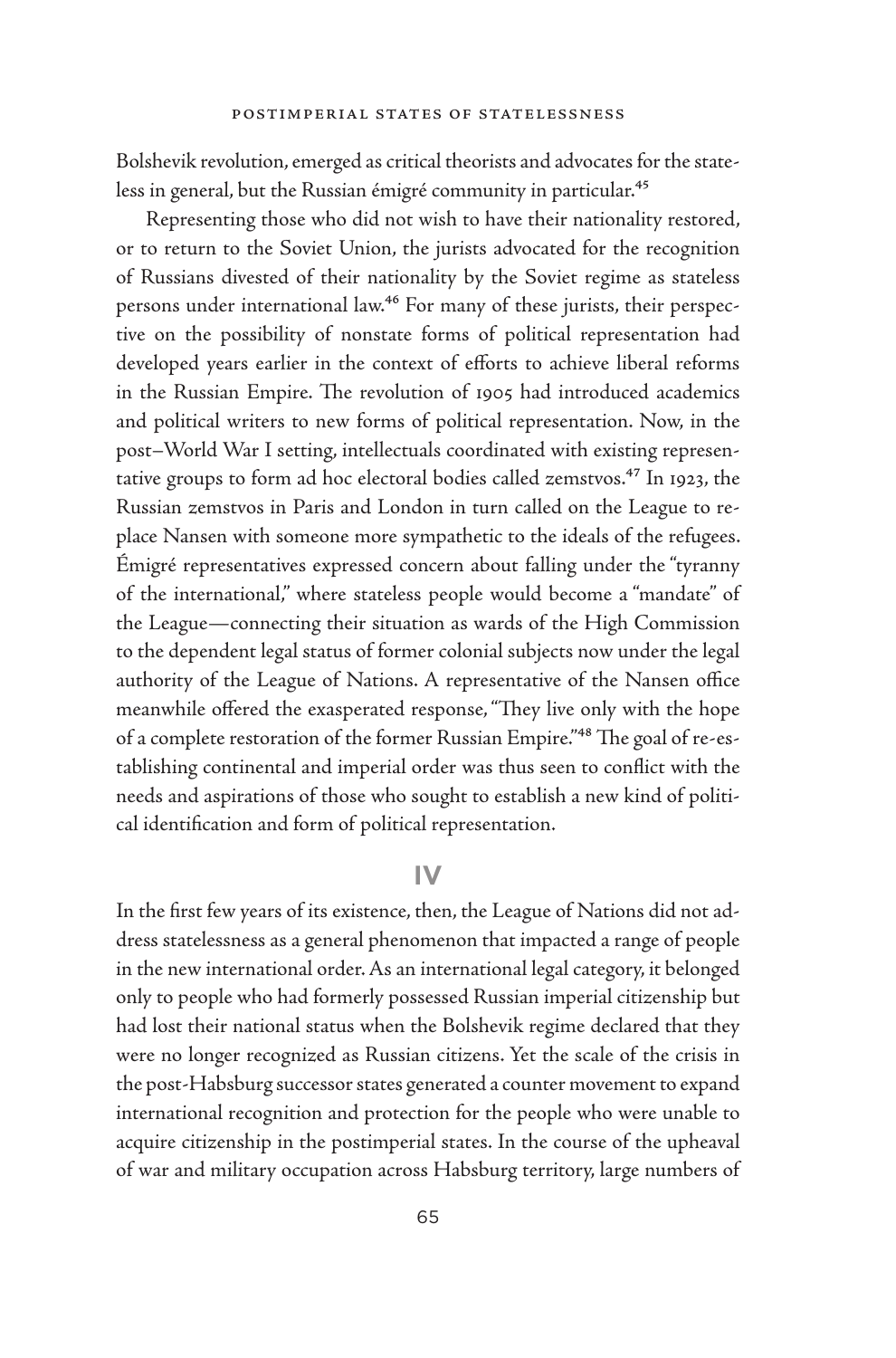imperial refugees from Galicia and Bukovina had fled occupying armies into the relative security of Vienna and into the regions of Bohemia and Moravia. By 1915, 285,645 refugees resided in Vienna. By the end of the war, 400,000 people from the border regions of the empire had moved to postimperial Hungary. Unable to return to their homes, many hoped to acquire citizenship in the states that succeeded the Austro-Hungarian Empire. While some of the successor states were anxious to acquire new citizens and extended membership to any refugee who could prove residence at the time of the ratification of the peace treaties, others limited the right to opt for citizenship. For example, Poland extended citizenship only to those who could prove that they descended from someone who had fought for Polish independence in the nineteenth century.<sup>49</sup> Austria, Czechoslovakia, and Hungary, also excluded the refugees who poured into urban centers from the imperial periphery during World War I on the grounds of both their nationality and their religious identification. According to the Treaty of Saint-Germain, the 1919 agreement between the victors and the Austrian republic, former imperial citizens could opt for citizenship in any successor state in which they identified according to "race and language" with the majority of the state's population. However, the agreement required proof of German education, which many of the wartime refugees from the outskirts of the Habsburg Empire did not possess.<sup>50</sup>

Legal precedents drawn from imperial law furnished the successor states with a framework for exclusionary naturalization policy. In the Habsburg lands before World War I, legal identity was primarily based on the relationship between the subject and the province or town within the empire, or *Heimatsrecht,* where one had the right to live and to draw on social services. Anyone living within the right jurisdiction could be counted as a subject of the government. Over the course of the nineteenth century, the gap between the legal rights of citizens and those of foreigners in Austria had gradually widened. Identification as a foreigner meant, among other things, exclusion from poor relief, which was available only to citizens and provided by the municipality to which a person officially belonged even if the person did not reside there.51 Introducing *Heimatsrecht* into the citizenship legislation of the successor states allowed governments to exclude war refugees from the ranks of their citizens. In Austria, a 1918 citizenship law passed by the national assembly excluded the seventy thousand Jewish refugees from Galicia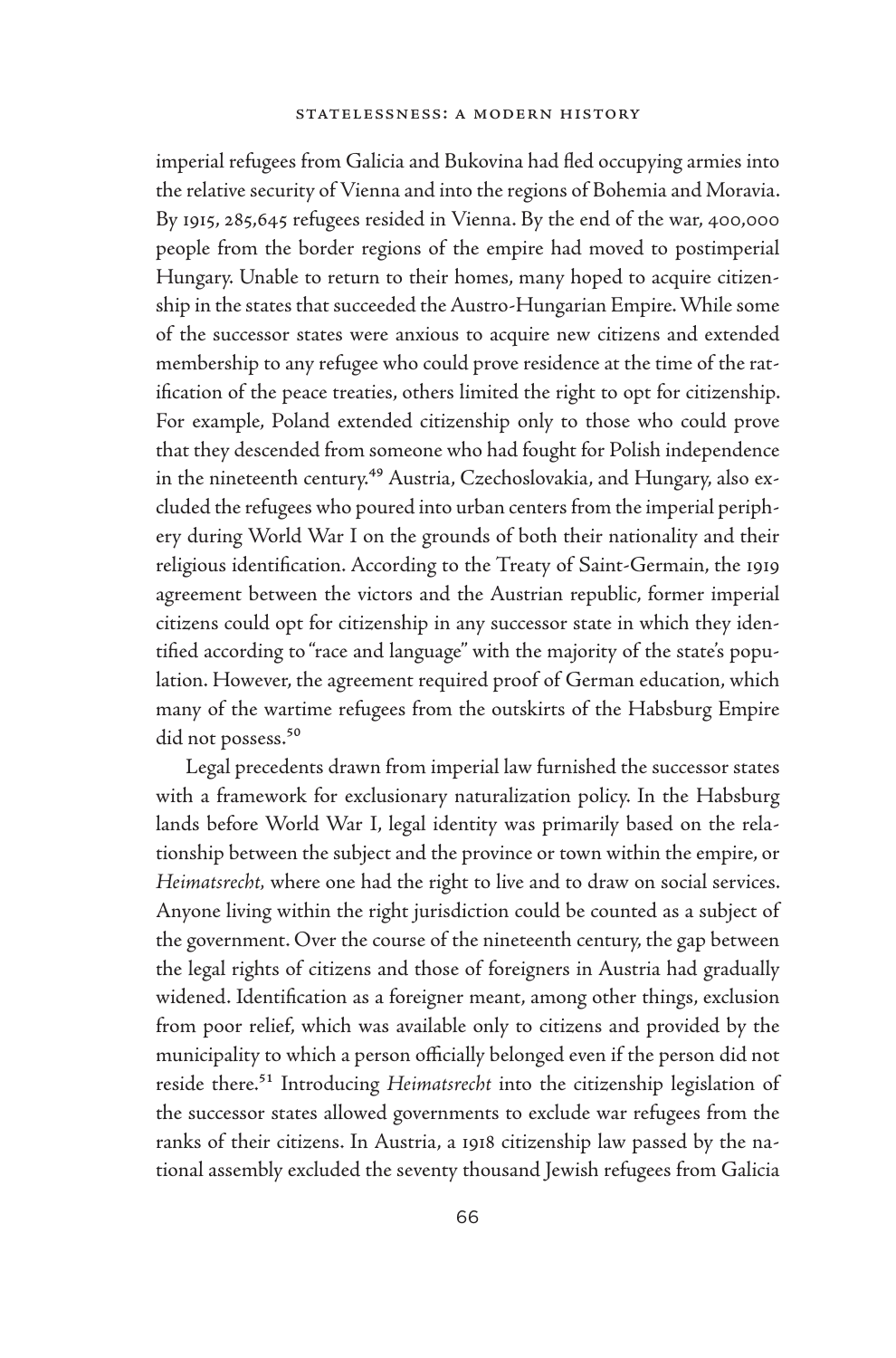who had remained in Vienna after the war but could not claim indigenous land rights. In Czechoslovakia, the right to claim Czechoslovak citizenship depended on proof of residency. Former legal subjects of the Habsburg lands who had been granted residency in Czechoslovak territories after 1910 could apply for citizenship; however, the offer could be refused to those who were not "Czechoslovak by language and race." In Hungary, thousands of inhabitants of the former Hungarian half of the monarchy where formal proof of residence was rarely given, including poor Ruthenians and Hungarian speakers, had no papers proving legal residency, which prevented them from obtaining Hungarian citizenship.52

As the consequences of exclusionary policies became more evident, individuals began sending letters to the Permanent Court of International Justice and to the League of Nations claiming that they did not possess a nationality, petitioning these authorities to intervene on their behalf or to furnish them with documents validating their identity and allowing them to cross international borders. Joseph Reich, for example, who wrote the League in December 1923, requested that the League provide a passport for him. As he explained in his letter, he had an Austrian passport until 1918 and now, residing in Polish territory, had become a "Staatenloser."<sup>53</sup> One petitioner who wrote to the Permanent Court at The Hague in 1923 referred to the court as the "protector of the rights of persons without nationality" and asked that officials provide him with a document that would allow him to travel across borders.<sup>54</sup>

After receiving a number of such letters, Ake Hammarskjöld, the League's representative at the Permanent Court of International Justice, wrote to officials in the League's legal section in November 1923 to ask whether it would be possible to develop an international arrangement to regulate the status of the *heimatlosen*. He wrote, "I cannot help feeling a great pity for the persons concerned, who, more often than not by no fault of their own, are deprived of their essential rights."55 Hammarskjöld did not elaborate on how such a generalized legal status would work, but he looked to the League as a potential source of rights and protection for people who could not claim the security of political membership in their own states.

**V**

Hammarskjöld's proposal to create an international arrangement that would provide those without citizenship in the Habsburg successor states with a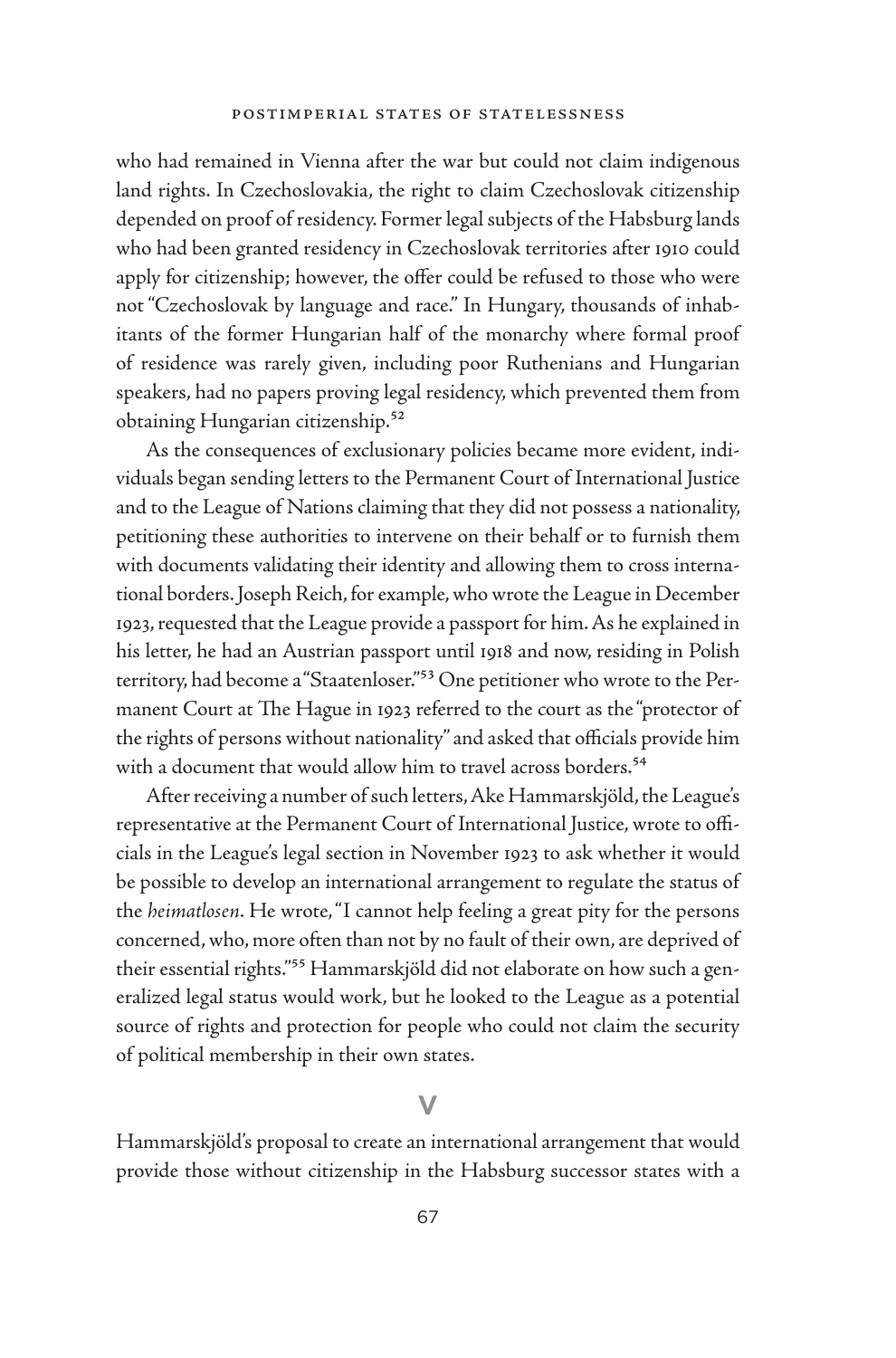legal status prompted discussion among legal officials at the League on what role, if any, the organization could play in addressing the condition of the *heimatlosen*. The question of what kind of authority the League possessed to adjudicate disputes over nationality directly confronted the interstate foundations of the organization. These reflections were recorded in a 1923 memo written by an unknown official labeled "The Case of Persons without Nationality." The memo is significant mainly because of how it clearly sets out the way officials sought to avoid naming statelessness as a more general feature of postwar disorder, and how the codification of international law emerged as a neutral substitute for a more expansive regime of international oversight. The memo listed the various types of people who broadly fit into the classification of statelessness—those facing "hardships" as a result of the peace treaties between the victors and the Habsburg successor states, Russians divested of their nationality by the Soviet regime, and people like Max Stoeck who had their property seized after the war because they had been identified as German nationals but claimed to have lost their national connection to Germany. The memo therefore acknowledged the range of constituencies who could claim to be stateless since the war (though the author of the memo was careful to preface his use of the term *Staatenlos* with the phrase *so-called*). However, the memo proceeded to explain why the League should not officially acknowledge the "case of persons without nationality" as a general or widespread problem, since the absence of nationality "does not seem to be either a very wide spread evil or one which causes any general inconvenience to governments or even to individuals."<sup>56</sup> Those living without a national status as a result of the peace treaties in Central Europe presented a particularly "delicate matter," the memo continued, due to the complexity of the political situation in the post Habsburg successor states. In any case, the memo concluded, the organization could not appeal to any rule of international law preventing states from depriving a person of their national status, even if they had not acquired another nationality, or one creating an obligation for states to grant nationality to someone living without one. Despite the fact, as the memo noted, that the Stoeck decision had shown the emerging legal significance of statelessness, general recognition of statelessness threatened the boundary that officials at the League sought to conserve between matters defined as "international," and within the remit of the organization and its associated institutions, and those beyond it. The document,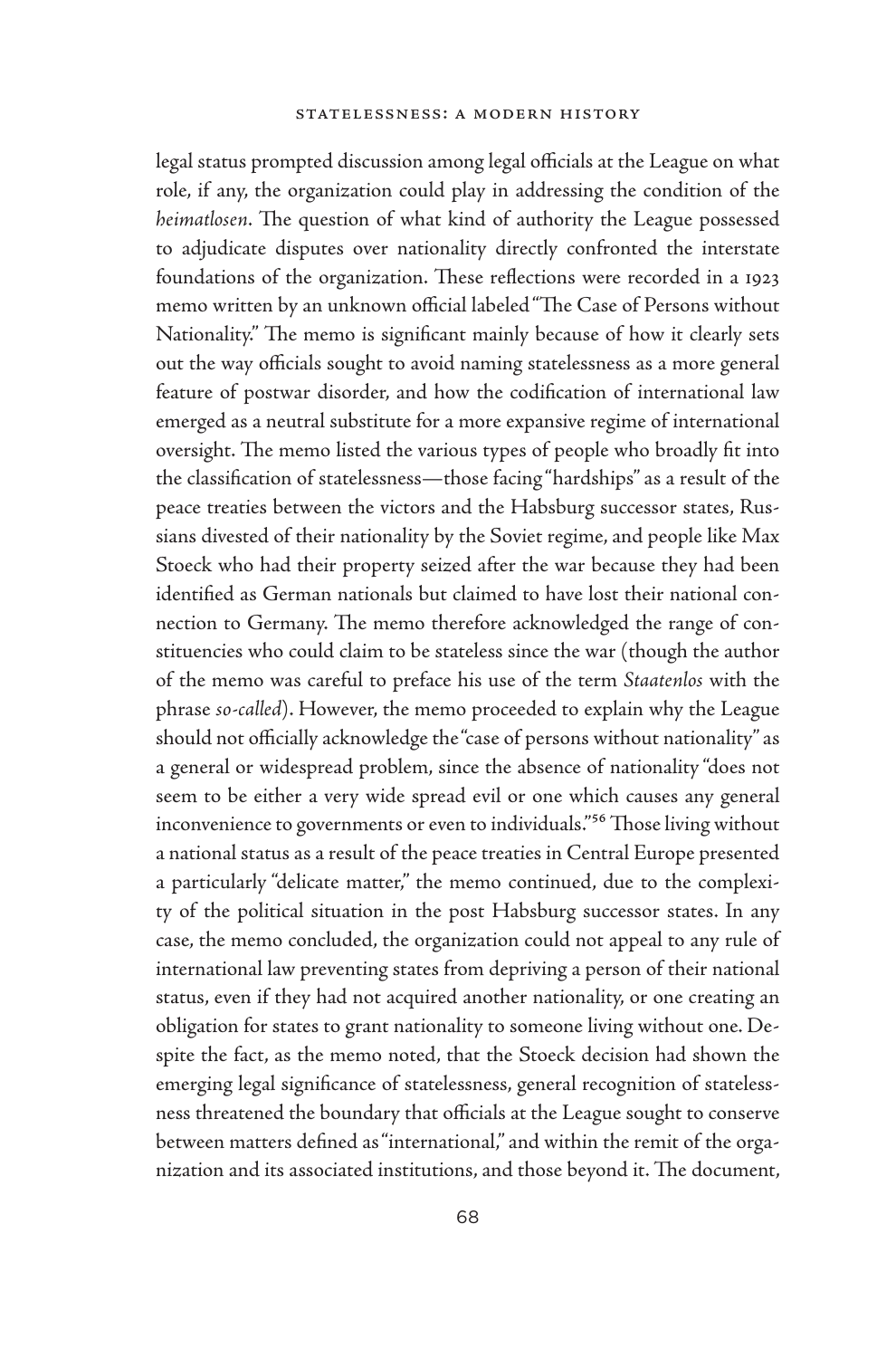passed back and forth among the legal experts and civil servants within the organization, their notes scribbled along the margins, throws into relief how statelessness as a generalizable category posed a threat to the particular boundaries of international political order that the League's internationalist and legalist innovations were designed to contain.<sup>57</sup>

One less radical way, the unknown official suggested, for the League to address the "case of persons with no nationality" would instead be to present the problem as a defect of private law, an anomalous occurrence that nineteenth century treatises on international private law had established as largely the result of individual emigration, evasion of military duties, or acceptance of service with foreign governments. By coordinating the nationality legislation of countries around the world, the League could initiate the creation of international agreements in which states "surrender their existent sovereign right of deciding for themselves the condition under which their nationality is automatically or may voluntarily be acquired or lost."58 League officials therefore pressed for an international convention on the conflict of nationality laws to bring the increasingly byzantine and divergent laws defining national membership into common order in the name of smoothing relations between countries. They argued that experts should formulate a code covering all conflicts and eventually produce a multilateral convention in which states agreed upon shared or compatible laws for naturalization and denaturalization. By limiting the scope of the problem of statelessness to the project of transnational legal unification, the League promoted a vision of mankind's slow progress toward the elimination of this anomalous occurrence through coordinated legislation. These plans fit with a style of thought associated with the domain of private law. In nineteenth century legal thought, public law did not have to be systematically coherent since the law could be presumed to derive from the command of a sovereign. Private law, by contrast, preceded sovereign command and could transcend states. The more internally rational and coherent it seemed, the less subject to national discretion it would become—hence the impulse to systematize the rules and make the system as comprehensive as possible. Presenting nationality as part of the mechanics of internationalism shifted attention away from restrictive regimes of citizenship, locating blame with the shiftless individuals who did not remain in any place long enough to acquire a nationality and were away from their original site of nationality long enough to lose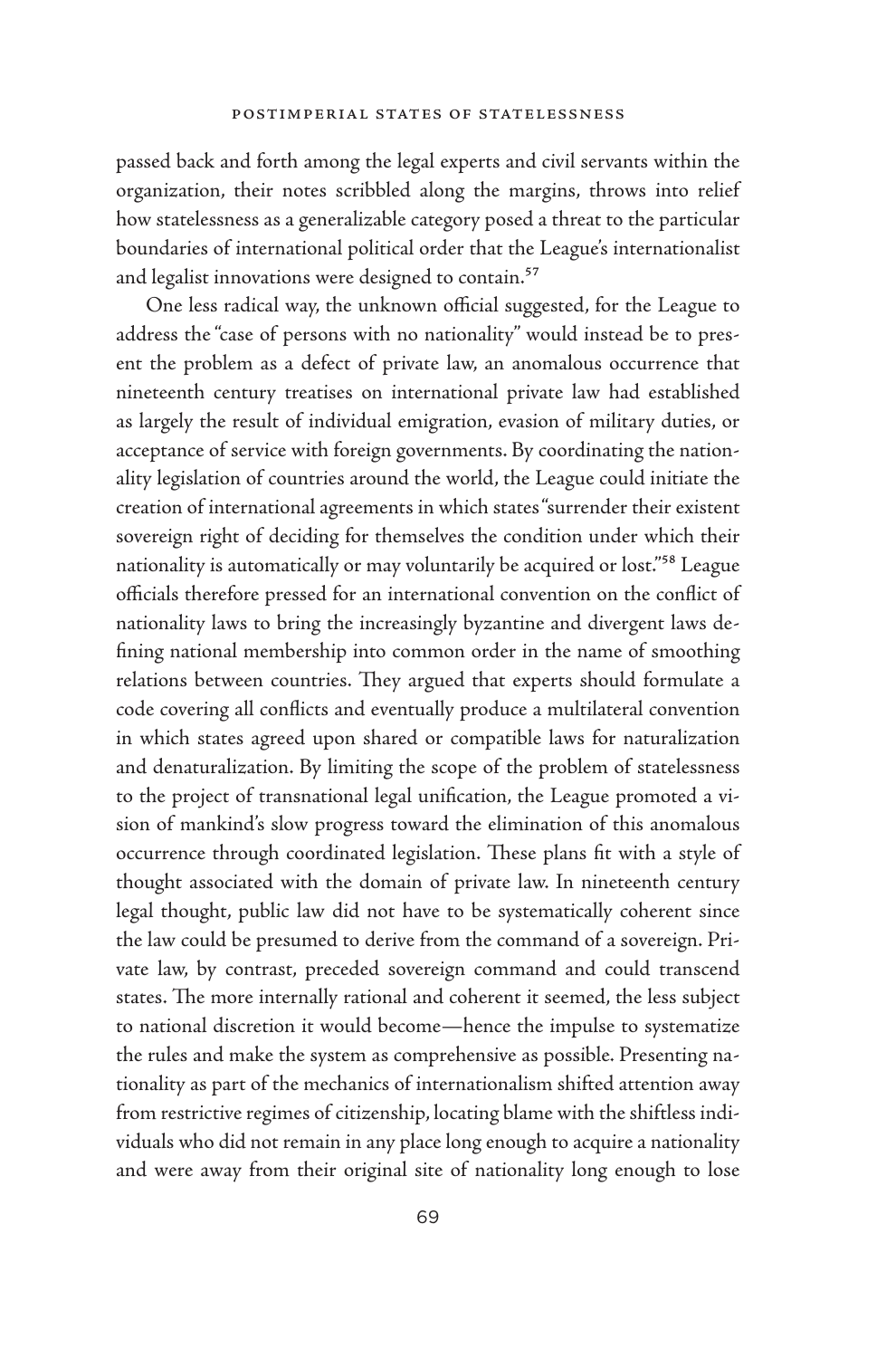a prior legal connection. These reflections reveal how international officials resisted the proliferation of ideas and practices surrounding nonstate forms of political order.59

But the proposal to include nationality in upcoming international legal codification plans rested on the fiction that a world of exclusive, sovereign states already existed. In fact, codification evaded the more contentious issues surrounding the nature of sovereignty that the problem of statelessness provoked. The project to systematize the multiplicity of nationality legislation that had sprung up across different nations and empires did hold some promise, but it was the complexity of political sovereignty that was at the heart of the citizenship crisis. Many of the letters that the League received from individuals requesting assistance in determining their national status, or requesting a Nansen pass, came from former subjects of the Ottoman Empire. Norman Bentwich, the Jewish attorney general of Mandate Palestine, commented on the multiplicity of nationality regimes in former Ottoman territories: "No less than five new nationality systems have been created, each with its distinctive features as to acquisition, retention, and loss. There has been no such multiplicity of national civitas in this part of the Orient since the extinction of the Herodian Kingdoms."<sup>60</sup> Such conflicts existed not only between states recognized as sovereign and independent but also across postimperial territories poised between nation and empire. Individuals who had Ottoman nationality under the 1869 law were not considered automatic Palestinian citizens under new nationality legislation after 1925. The British mandatory power placed local Arab authorities in charge of nationality legislation in Iraq and Transjordan. In Britain's African mandates, inhabitants remained British protected persons. In Syria and Lebanon, the French gave mandatory representative bodies the power to enact nationality legislation.<sup>61</sup> Meanwhile, individual subjects of the mandatory powers required documentation to find work. Some pursued their claims before the Egyptian Mixed Court, the judicial institution founded in the 1870s to hear legal cases involving foreigners, and disputes over nationality claims were among the most numerous cases brought before the court. Workers who had previously held Ottoman citizenship petitioned the court to adjudicate their national status, as they required documentation to work in mandate territories. International legal codification, then, could provide principles that guided states in a way that promoted the general rationalization of nationality legislation; however,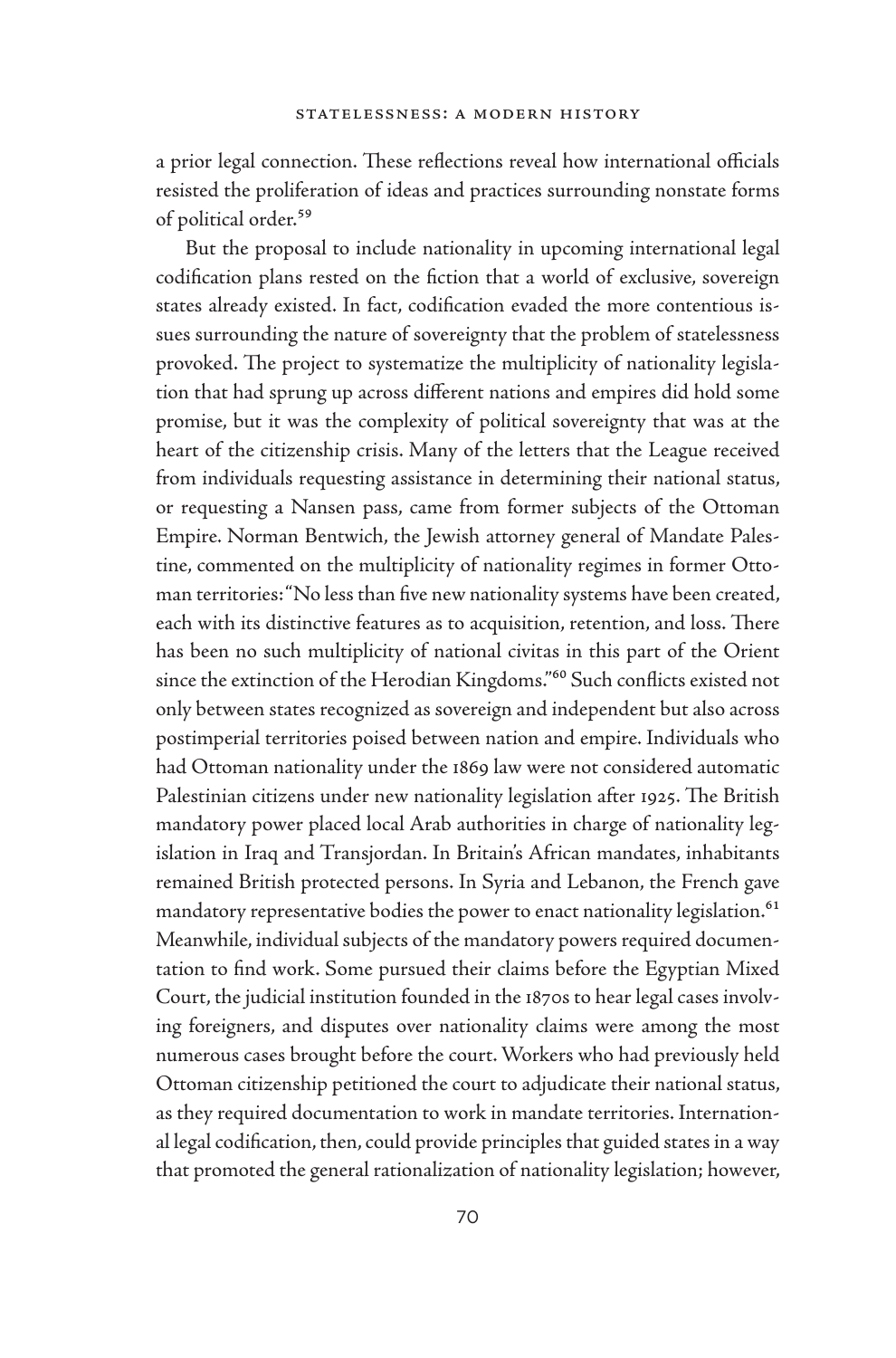it evaded the more profound political questions about sovereignty and empire that the League helped to keep in suspension.<sup>62</sup>

The project to gather information on the variety of nationality laws across the world in turn brought together a range of international legal experts to participate in the ambitious project to collect information on how countries legislated the rules governing national membership—who counted as a legal citizen and how individuals gained or lost such status. A transatlantic group of law professors and jurists led by Manley Hudson, an American from the Midwest who taught international law at Harvard, began meeting periodically after 1924 to consolidate their research in preparation for the third Codification Conference to be held at The Hague. The team of international lawyers led by Hudson sought to produce a common record of each country's legislation on nationality. In preparation, they sent questionnaires to member and non-member nations to survey levels of interest in proposed subjects for international codification, including nationality and the regulation of territorial waters. They then compiled an exhaustive list of the nationality laws of every country to be used during the Codification Conference.<sup>63</sup> The committee proposed several treaties whose ultimate purpose would be to require states to adopt a common criterion for the conferral of nationality. It was expected that this codification would eradicate statelessness at least to the extent that it arose from the conflict of domestic laws. The role of the legal codifiers would not be to dictate rules from above, setting the terms of how governments defined membership. Instead, legal scholars sympathetic to the aims of the League undertook the work of gathering the material, and organizing it in a way that facilitated coordinated national efforts to refine how countries legislated naturalization and denaturalization. The enclosure of national communities through nationality law produced new sources of international dispute as conflicting regimes of naturalization and denaturalization left migrants and state bureaucracies uncertain of their status. According to the vision of international legal codification, clarification of the norms regulating nationality—how someone acquired it or lost it—was vital to the preservation of peaceful relations.<sup>64</sup>

# **VI**

However, as codification plans progressed, the crisis of post-imperial citizenship persisted. After 1924, the League faced more pressure from civil society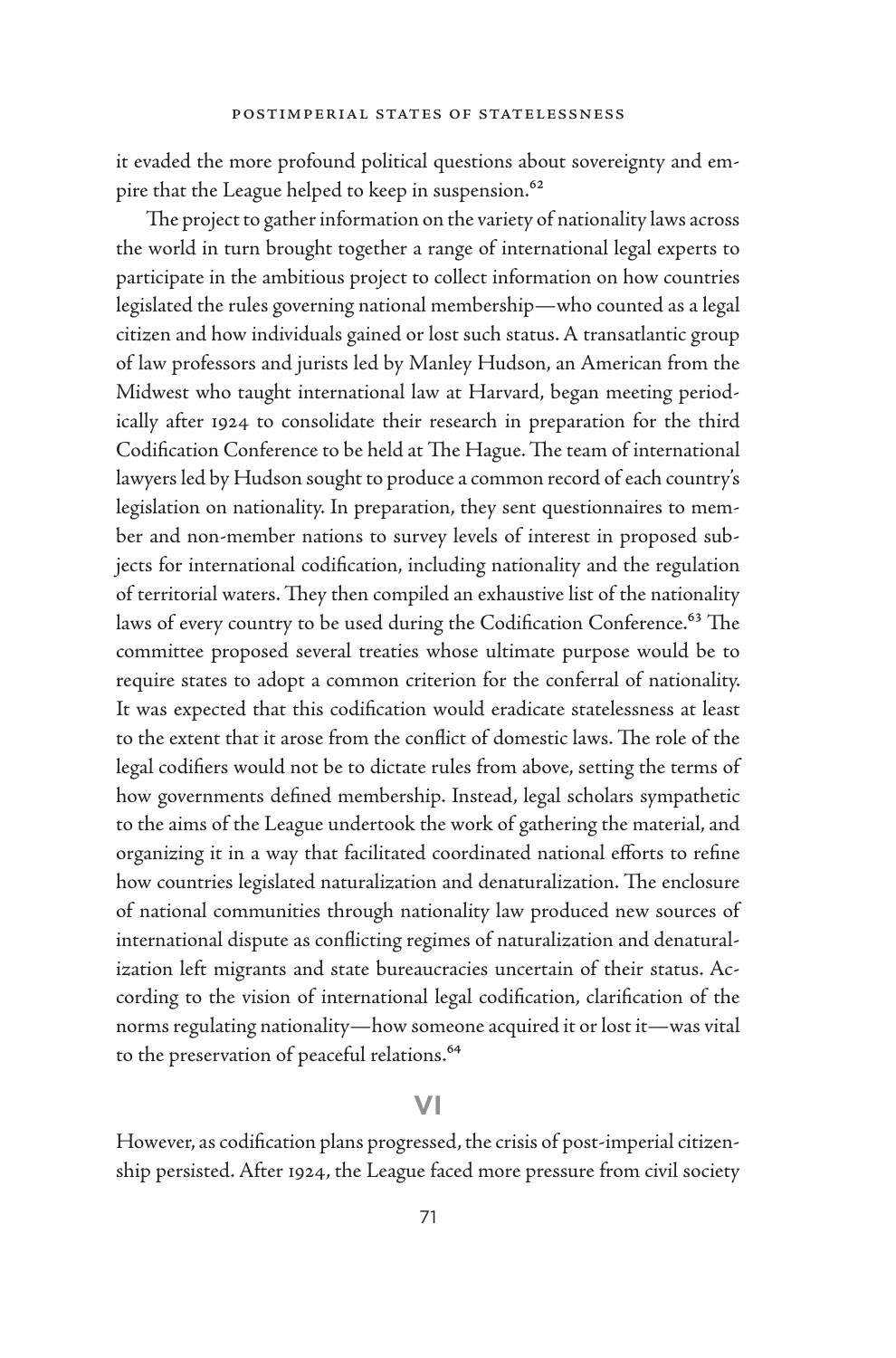associations and other international organizations to acknowledge statelessness as a more general problem, and to consider expanding the jurisdictional remit of the High Commissioner for Refugees. The implications of the new forms of international administration became vivid and concrete in Central Europe. The Nansen passport did not provide carriers with access to the growing number of social protections that states provided for their citizens or prevent arbitrary expulsion and deportation. Nevertheless, stateless refugees who carried the international passport benefited from international recognition and from their unique status as "Nansen refugees."65

For those who obtained the protected status as Nansen passport carriers, international legal authority became tangibly real. The passport determined the juridical status of stateless persons and allowed an international agency to act as a steward for those without regular legal standing.<sup>66</sup> Though Austria recognized the Nansen passport, the high commissioner's delegation in Vienna battled with the Austrian government over the boundaries of their respective authorities. Correspondence between the Austrian delegation to the League of Nations and the High Commission office in Vienna testifies to the tension between the government and the representatives of the international office, who congratulated themselves for successfully claiming the right to grant identity certificates for the Russian refugees rather than the Austrian authorities. Austria in fact tried to implement a *Staatenlosepasse,* a form of identification that would allow noncitizens to live and travel freely. The High Commission worked to maintain the Nansen regime for the refugees rather than institute the *Staatenlosepasse* for persons without nationality resident in Austria so that it could act as a distinct jurisdictional authority for the refugees.<sup>67</sup> As the Austrian state worked to establish its authority, the question of who possessed jurisdiction over the refugees in Vienna initiated a clash between different forms of governance in the city, building on fears that Austria had been reduced to a colonial territory as a result of the League's intervention in the Austrian economy.68 Through the High Commission's efforts, Russian refugees preserved their distinctive status as subjects of the consular regime emanating from Geneva, enjoying rights normally only granted to foreigners on the condition of reciprocity.69

Within a few years of the empires' collapse, thousands of former imperial subjects found themselves without citizenship in any of the successor states.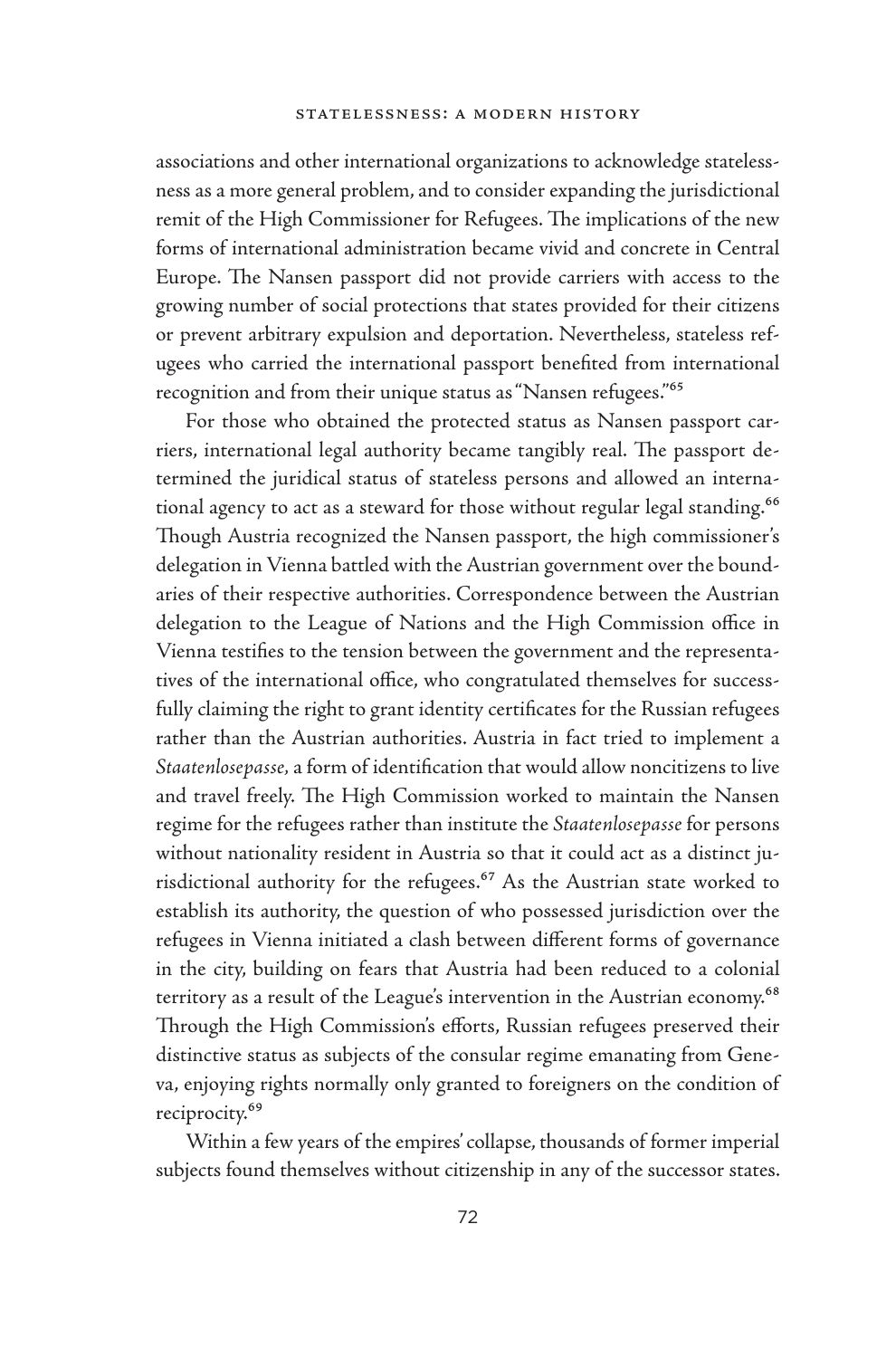After receiving numerous petitions from the *heimatlosen* requesting assistance in acquiring a definite nationality for themselves, the Red Cross wrote to the League to advocate for further internationalization of the problem of statelessness. The letter sent from the Red Cross to the League explained that the peace treaties and the minority protection treaties did not "cover the entire ground" and left numerous people adrift. The problem of the *heimatlosen*, the letter continued, had for some time engaged the attention of jurists but "it has assumed such proportions during the past few years that international action seems to be necessary."70

In March 1926, a commission of jurists from the International Union of Associations for the League of Nations met in Geneva to inaugurate a project to regulate the status of the stateless in the successor states of the former Habsburg Empire.<sup>71</sup> Walter Napier, a member of the British League of Nations Union, concluded that the only way to ameliorate the situation of the stateless would be to borrow the practices applied to the Russian and Armenian refugees. As he stated, "It is enough to compare the unfortunate situation of other stateless who don't have the protection of the High Commissioner to appreciate the high value of this international action."72 Napier turned from a legal analysis of the problem in terms of the nature of sovereign authority and the boundaries of citizenship in the new states to more concrete considerations about how to alleviate the situation of those who found themselves without citizenship.73

Denunciations of the Russian refugees' unfair advantages often accompanied complaints about the severe limitations of the minority protection regime to ensure citizenship or access to state goods. Commentators reinforced the contrast by emphasizing the particular poverty and deprivation specific to the experience of the *heimatlosen*. In an article written on the International Committee of the Red Cross and its work on behalf of the *heimatlosen*, one author referred to the Russian refugees as the most numerous but "least characteristic" of the several categories of *heimatlos* since they were in a "more satisfying condition than other *apatrides.*" Those not in this group were the "unfortunates," or *ces gens malheureux,* who first addressed various charitable organizations and asked the Red Cross to intervene through intermediaries from other philanthropic organizations.74

The nature of the organizations that stepped in to advocate for the *heimatlosen* lent credence to the claim that assistance to those who professed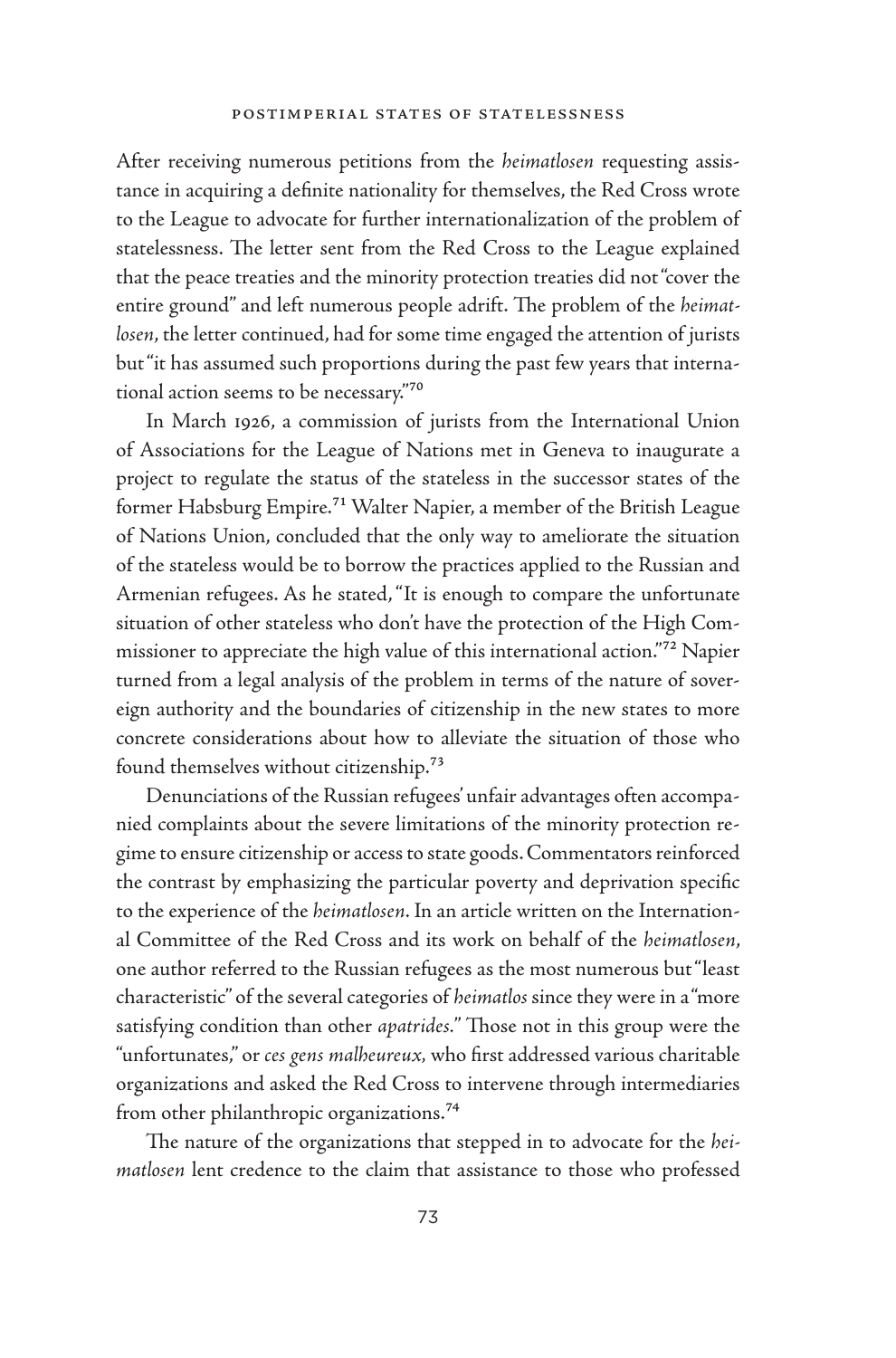to be stateless in the postimperial successor states could only be comprehended in terms of charitable giving rather than more radical innovations in international political representation. Since many of the *heimatlosen* were of Jewish descent, organizations established to assist Jewish migrants before the First World War stepped in to provide assistance. The major Jewish networks of advocacy and protection developed out of the great demographic redistribution of Jewish people from the East to the West in the wake of successive pogroms and poverty in Russia and Eastern Europe between 1881 and 1914.75 In addition to the request from the Red Cross, the League of Nations High Commissioner for Refugees also received appeals on behalf of the *Staatenlosen* from the Comité Unifié Juif and the Congrès de la Fédération des Ligues des Droits de l'Homme.76 The British-based Jewish Board of Deputies petitioned the League to expand their work on behalf of refugees and the stateless. International Jewish relief organizations, including the Jewish Board of Deputies and the Alliance Israélite Universelle, wrote to the League in September 1926 to call attention to the numerous letters they had received from people in the successor states who claimed to have lost legal connection to any state.<sup>77</sup>

The League's response to the request by the Red Cross to expand the purview of their responsibility for stateless people hinged on the limited jurisdictional and legal capabilities of the organization. After the appeal from the Red Cross, the Vienna office of the High Commission for Refugees considered whether to extend the measures taken to assist Russian and Armenian refugees to "other analogous categories of refugees." The administrators managing the Vienna office of the High Commission tried to preserve the status for the Russian and Armenian refugees alone. In response to an inquiry from the central office about the number of these "analogous categories," the Austrian office reported back to headquarters that after conferring with the chief of police in Vienna, he was "assured" that the federal authorities did not have any statistics on the people claiming not to possess citizenship.78 But how to justify the League's position on this matter? The lawyer in the League's legal section tasked with responding to the 1926 Red Cross letter argued that although on the surface the situation of the *heimatlosen* was comparable to that of the Russian refugees in 1921, in fact the Red Cross admitted that "the present question is not one which comes within its sphere of action" and that they therefore did not have the right to bring the issue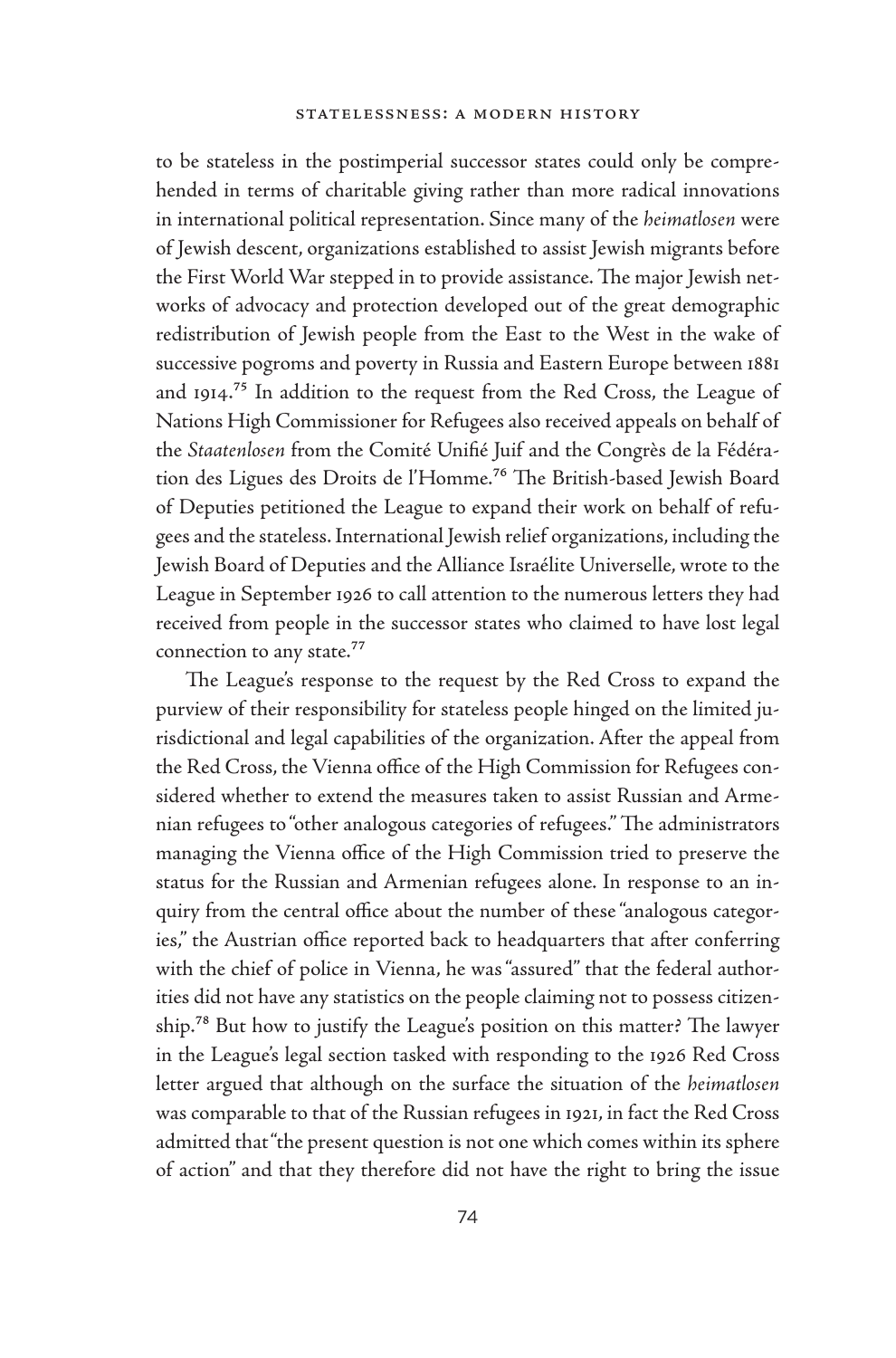before the council. Since the Red Cross had determined that any initiative on behalf of the *heimatlosen* was beyond their remit, they could not similarly bring the case of this group before the League council.<sup>79</sup>

Another way of handling requests to intervene in cases where an individual's national status remained ambiguous was to turn the case over to one of the offices established at the League to administer issues around postimperial identification and governance. One year after the memo, in 1927, the legal department picked over a letter from a former Ottoman subject. In November of that year, the League received a letter from B. S. Nicolas, a man who described himself as an "Assyrian of Christian faith, native of Kurdistan." Nicolas wrote that he had fled from his country due to the "Turkish atrocities and massacres taking place." As he explained in his letter, he fought with the Allies against the Ottomans in Baghdad. His family left Iraq in 1925 for France with an Iraqi certificate of identity and had resided in Marseilles since then. They had repeatedly requested British protection but were denied, and had since applied for recognition as Turkish subjects. Nicholas stated that he had documents in his possession that would show definitively that the three nations had refused protection, or to confer nationality to him and his family, and "as such, our nationality is undetermined."80 The chief of the mandates section responded that the "League of Nations has no general authority to determine the nationality of individuals or to grant nationality to them." Nicolas was advised to present a petition in which he would elaborate the obligations assumed by Iraqi and British officials according to the terms of the mandate.<sup>81</sup>

Mackinnon Wood, a senior member of the legal section of the secretariat, assessed the legal implications of the request, reasoning through the available categories and institutions established to manage the crises generated by the creation of states after the war. Wood reasoned that the secretariat did not have the authority to interfere regarding French or Turkish nationality or to intercede with the French authorities in Marseilles. Nor could they assist Nicolas in obtaining Greek citizenship since Greece did not have mandatory status or a treaty protecting particular minorities. Wood concluded that since Nicolas possessed an Iraqi certificate of identity, the petitioner had a claim to receive protection from the British mandatory power.<sup>82</sup> A further memo attempted to analyze whether Nicolas qualified for Iraqi citizenship in accordance with Iraqi nationality law from 1924. It depended,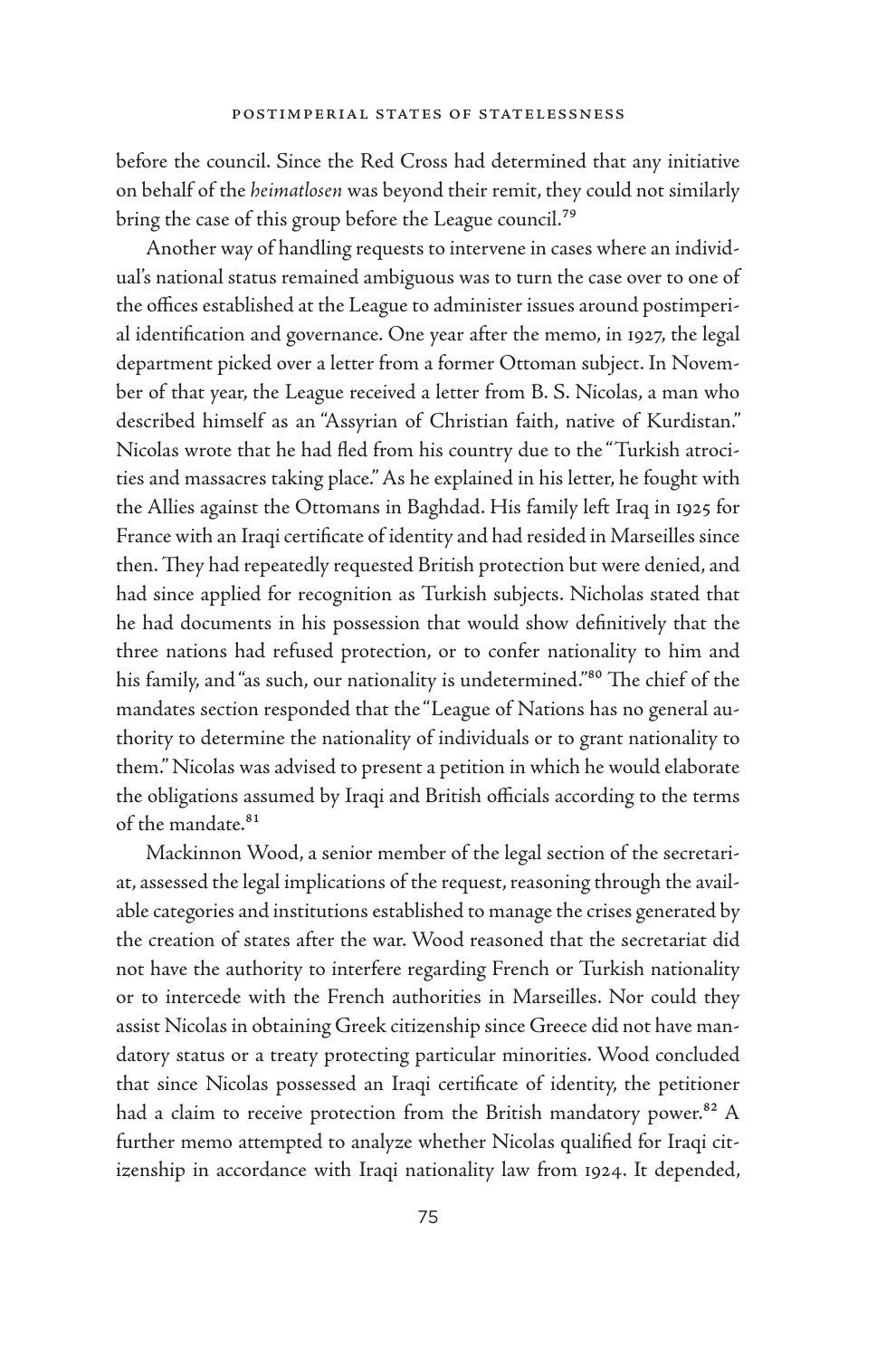the author concluded, on whether the Iraqi authorities considered refugees subject to the rules of domicile or "whether or not they consider refugees to have their 'usual place of residence' in Iraq or to be merely sojourning there in a very precarious and temporary way." He suggested that the matter be sent to the refugee section of the International Labor Organization for further clarification.83 Finally, another lawyer reviewing the claim concluded that based on Nicolas's own story, he had been legitimately denied Iraqi, French, or Turkish nationality and that "this is a case of statelessness, which can only be immediately remedied through a considerate and generous action on the part of the Iraq authorities."<sup>84</sup> Determining whether someone was stateless depended on reasoning through a shifting international landscape.

The growing number of people, like Nicolas, acknowledged as stateless by national courts and international authorities further fueled the campaign to expand the Nansen regime after 1928. As one study of statelessness from that year explained, the number of stateless persons had grown substantially since the war, but the causes and their legal character varied considerably.<sup>85</sup> As a common consciousness of the problem of statelessness emerged, activists rhetorically linked this community to the concept of world citizenship. Walter Furgler established Homeless: World Committee for the Defense of the Interests of People without a Recognized Nationality in July 1928. The aim of the organization was to "procure all the *sans-patrie* a legal paper like the Nansenpass which would permit them to go to all states, without being cast out."86 The passport possessed a concrete practical significance and a more symbolic one. Assuming border control recognized the document as valid, possession of the Nansen passport allowed individuals to obtain work or to cross borders. However, in the context of internationalist idealism after World War I, anyone without a national identity represented the possibility of postnational cosmopolitanism. Much like the proletariat in Marxism, the people with no nationality represented a third estate on which hopes for the future could rest. At a gathering of the stateless and organizations advocating on their behalf in Geneva, the pacifist author Romain Rolland told the crowd that "statelessness" was an honorable term that denoted European and world citizenship.<sup>87</sup> Carriers of the Nansen passport in turn appeared as the glamorous embodiment of world citizenship. In 1928 Shell Oil and the Ariel Motorworks company sponsored I. S. K. Soboleff 's around-theworld motorcycle trip, in which the cyclist carried only a Nansen passport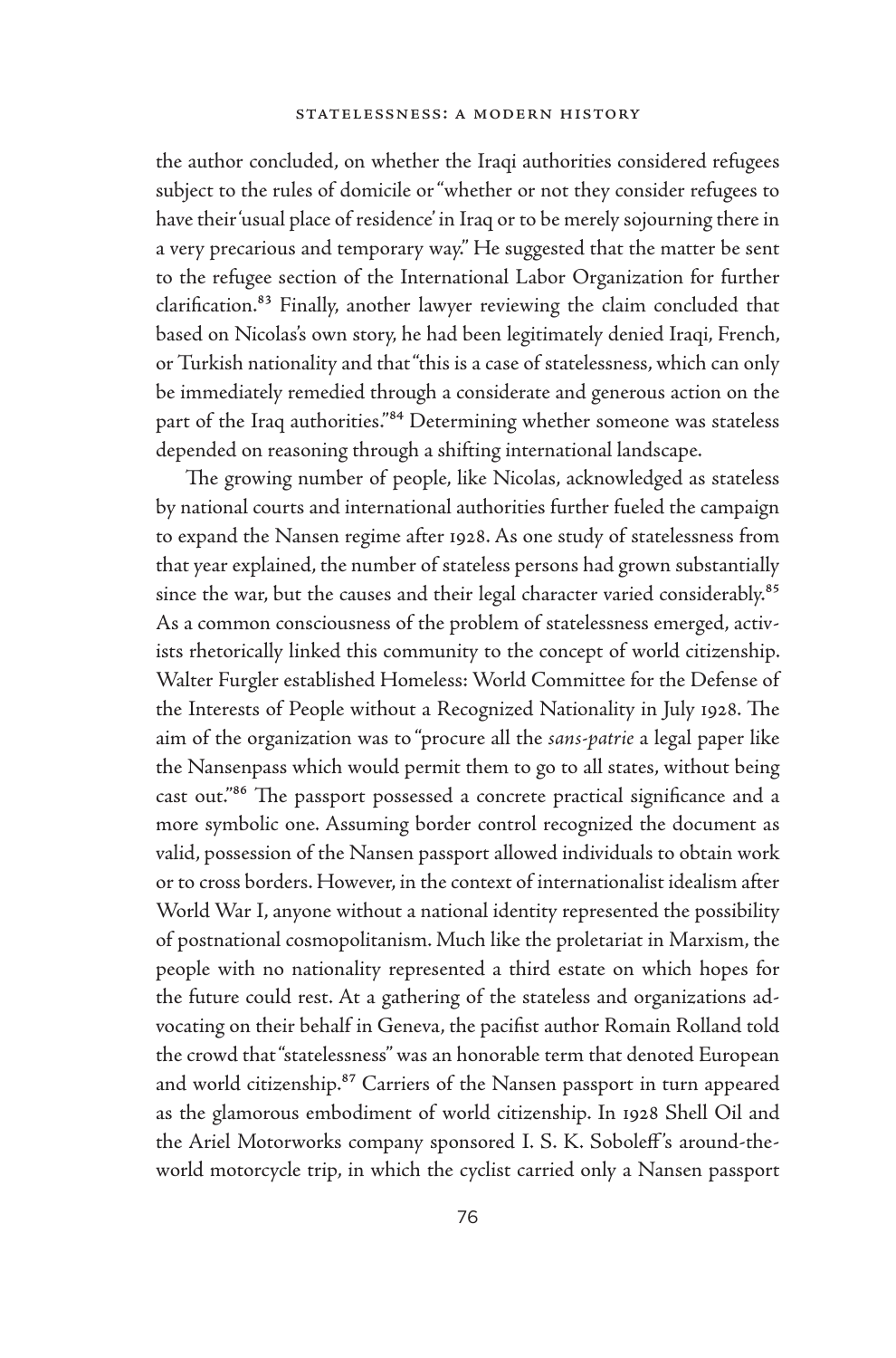for identification. In his memoir, *Nansen Passport: Round the World on a Motorcycle,* Soboleff, a Russian aristocrat exiled during the Russian Revolution, described himself as the embodiment of the Russian diaspora. According to Soboleff, "all over the world I can always find others who speak my own language and who carry the Nansen passport, issued by the League of Nations to those who have no longer any country of their own."88

Still, the Nansen passport reaffirmed the normativity of the state's ultimate control over borders, and it rarely guaranteed security. A separate agreement signed in Geneva on June 30, 1928, sought to further shore up the legal status of Russian and Armenian refugees. However, many found that the passport did not provide protection from police harassment or from deportation. Holders of the passport could obtain a visa to enter another country to seek employment but if they failed to find work they often discovered that they had no place to return.<sup>89</sup> Some passport carriers bitterly recollected the years when they relied on nothing else but a Nansen pass. Vladimir Nabokov, who was a stateless Nansen refugee living in Berlin in the interwar years, later wrote that the passport was a "dreary hell that had been devised by European bureaucrats."90 Yet it also symbolized the way that many had already begun to experience the reality of living in a nonstate political community. The lives of Russian refugees in China particularly illuminates how many anticipated that international institutions would supplant the loss of imperial privileges. In Chinese courts, Russian refugees endeavored to preserve the extraterritorial legal status they had previously been afforded as subjects of the Russian Empire. Even when they did not succeed in this endeavor, the community carried on as though they had brought their world with them. One stateless member of the Russian diaspora, who was part of the migration during the war from Russian territory to China, recalled how the sound of Russian and the smell of street kiosks serving comforting bowls of beef stroganoff filled the city of Harbin.<sup>91</sup>

While League officials resisted the idea that the stateless symbolized the future of international politics, non-western political thinkers and leaders observing the movement to characterize the stateless as a distinct group viewed the phenomenon in precisely these radical terms. The implications of mass statelessness, as well as the emergence of a novel international legal status for a defined group of stateless persons, for wider debates about empire, sovereignty, and the future of global order could not be ignored.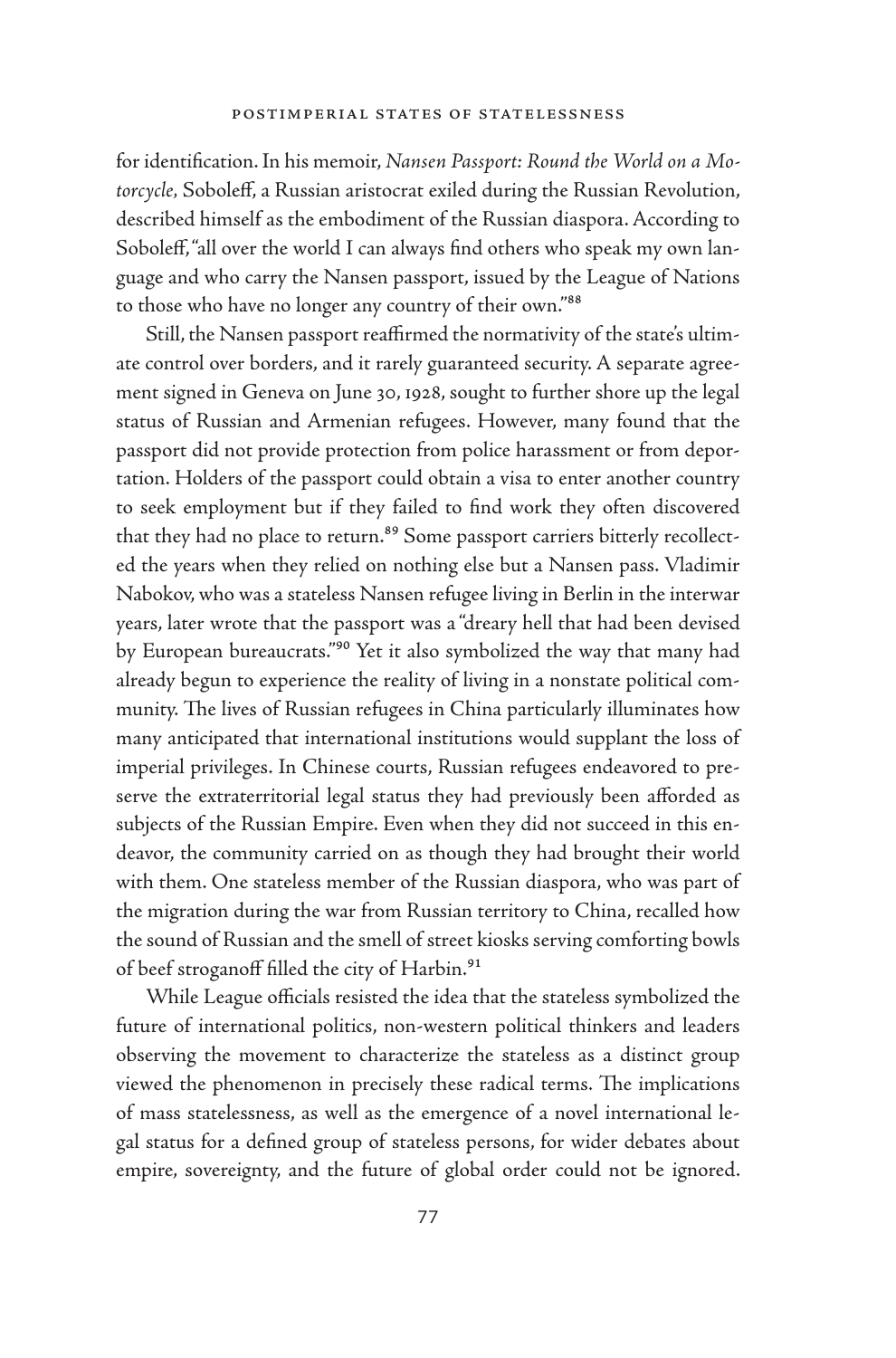Indeed, the plight of the European stateless resonated particularly with nonwestern political actors considering the future of postcolonial statehood. M.K. Gandhi learned about the movement to publicize the condition of the European stateless from an issue of *Pax International,* the monthly journal published in Geneva by the Women's International League for Peace and Freedom, a pacifist organization founded during World War I. In his weekly paper, *Young India,* Gandhi cited the growing numbers of the stateless in Europe as evidence for the decline of European civilization and the model of statehood that it had established. The proliferation of people disconnected from any political community demonstrated, he argued, that when it came to European forms of governance, "all that glitters is not gold." Gandhi in turn pointed to the rise of a movement to protect the stateless as an indication that "a large number of the westerns are awakened to a sense of this very grave limitation of their civilization and are making a serious effort to overcome it."92

As he published these comments, Gandhi was locked in struggle with other leaders of the Indian National Congress over when to press the case for independence from Britain, whether to seek dominion status, and what the future legal and constitutional organization of the independent political community would be. In the context of these debates over the future of independent India and its postimperial political formation, Gandhi viewed statelessness as a sign of Europe's decadence and degeneration, and a clear warning to those who saw the European state as a model of future independence. For the European and American international lawyers who contemplated the significance of statelessness in the decade after the war, the search for alternatives to the state did not necessarily consist in the return to vernacular communities and local custom. For Gandhi, an anti-state political theory meant eschewing the institutions and hierarchies that had come to define "modernity" in favor of village communities that represented a different kind of self-governing political association.<sup>93</sup>

However, in the more direct context of confrontation over the legal status of refugees and the implications of international governance, the émigré jurists from the Russian Empire presented the strongest case for the notion that the stateless embodied the future of nonstate political order. To present the case for the independent political standing of nonstate legal subjects, the representatives of the Russian imperial diaspora sought to distance the political questions facing their community from earlier precedents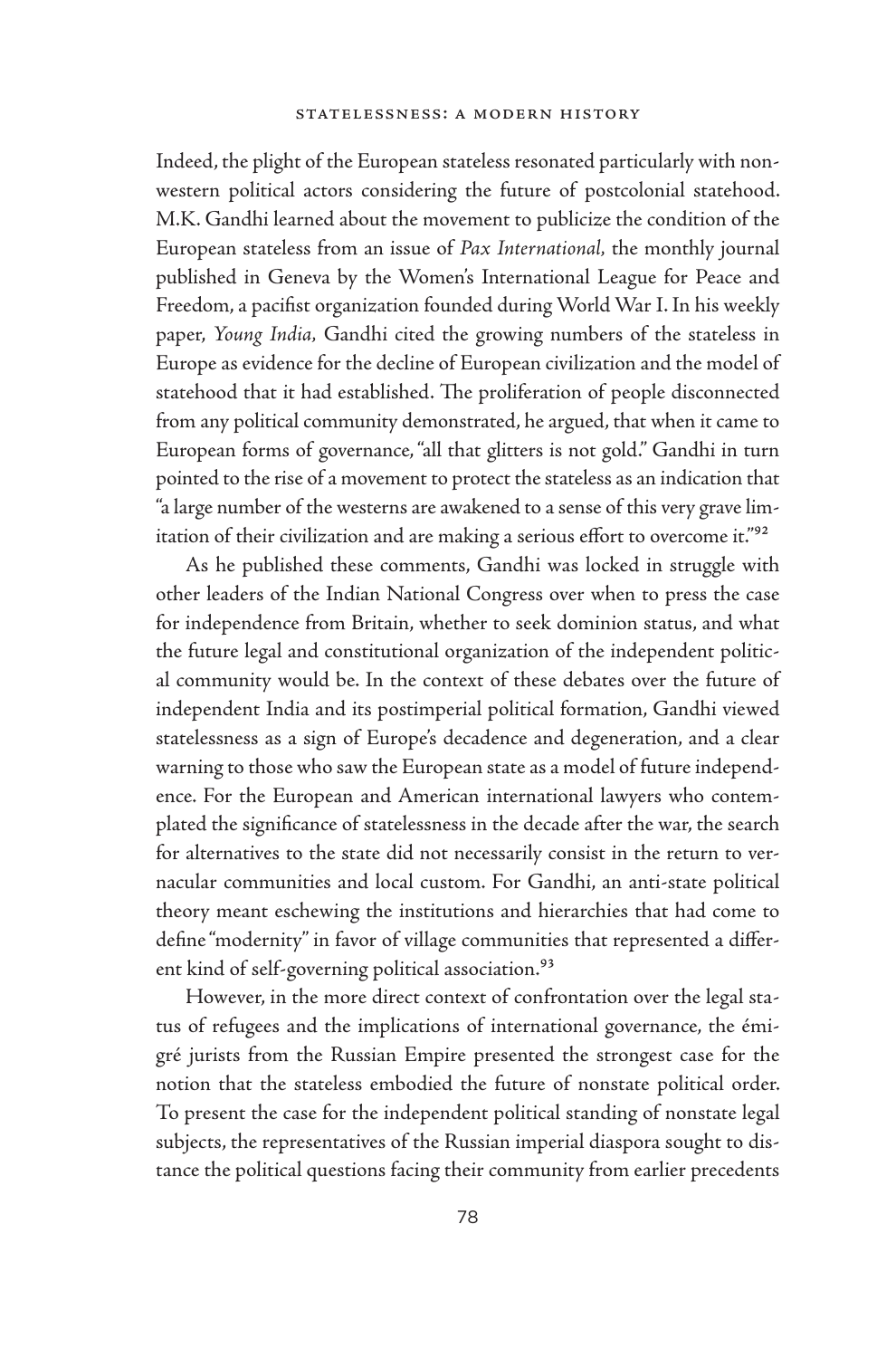of philanthropic relief for migrants. Their emphasis on legal innovation and extraterritorial identification in part reflected their attempt to retain a separate identity from that of Eastern European refugees and economic migrants, who had been the source of much debate in Western countries, including England, France, and the United States.<sup>94</sup> A memorandum presented by the committee of experts of Russian and Armenian jurists on the legal status of Russian and Armenian refugees in 1928 demonstrates their attempt to draw a clear line between problems of a humanitarian nature and a juridical conception of right. The jurists stated that whereas initially the problem of Russian and Armenian refugees was humanitarian, the League of Nations and the International Labor Organization had successfully resolved the crisis. Their status, the memo argued, nevertheless remained precarious because they remained without a national status and did not for the most part want to acquire a new one.<sup>95</sup> The report therefore highlighted the sui generis character of the Russian and Armenian refugees and turned to the idea of right to describe their situation. By claiming that the crisis had ceased to be a humanitarian disaster and was now a question of politics, Russian jurists sought to place their predicament at the center of international affairs rather than relegating it to a part of the League bureaucracy designed to manage problems of a social or technical nature.<sup>96</sup> As we will see in more detail in Chapter 3, Russian émigré jurists turned to the language of international human rights to transform the terms of Russian statelessness, and provided the intellectual force behind the creation of the Institut de Droit International's Declaration of International Rights in 1929. They sought to distinguish the movement to promote international legal identification for the stateless from the wider humanitarian response to the war and subsequent continental upheaval. The context of the 1929 declaration therefore illuminates a universe of political debate in the interwar period around questions of governance and political representation on an international scale. Concerns about domination, paternalism, and depoliticization developed alongside the rise of ideas and practices around new forms of victimhood in the twentieth century.

The idea that stateless people represented the future of rights and legal personality beyond the confines of the state struck some advocates as a dangerous proposition in light of the alternative goal to ensure that all people gained the rights of citizenship. From 1921 until his death in 1930, Lucien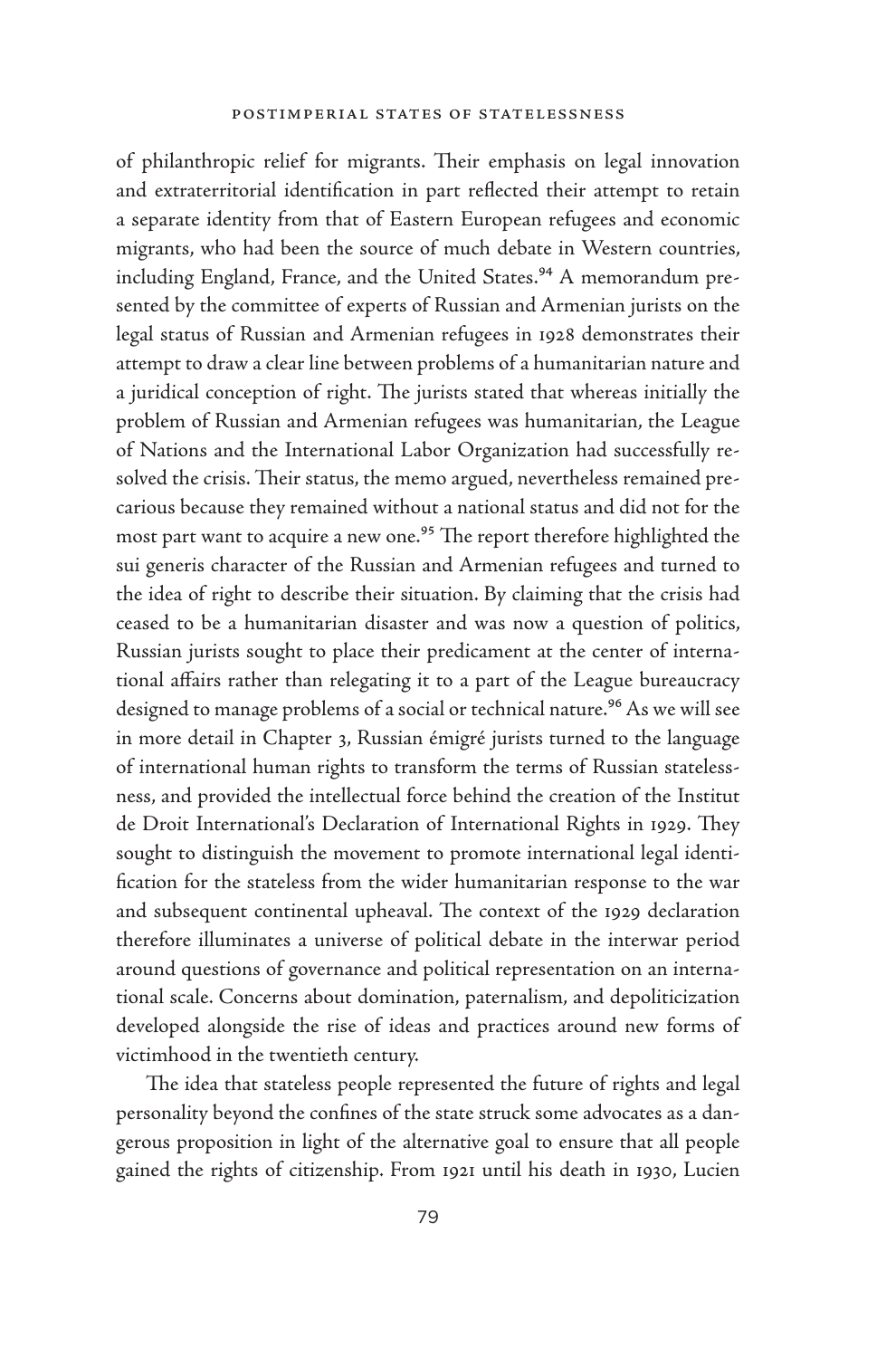Wolf was involved in the coordination of two major international initiatives of the interwar era: the creation of the High Commission for Refugees and a system of minority protection for postimperial successor states in Eastern Europe. In both ventures, he sought to standardize international protection for Jewish and non-Jewish subjects. Wolf saw Jewish survival in Eastern Europe as contingent on the basic rights of citizenship and equal protection under the law. In his work on behalf of the stateless, Wolf promoted enforcement of the terms of the minority treaties promising civic inclusion to the members of particular minority groups rather than the extension of the Nansen passport. Wolf argued that the goal of the international minority protection regime was emancipation and emphasized international institutional means of getting there. Minority protection was a means to an end. Expanding the Nansen regime to those owed citizenship represented a further exclusion, and he instead sought to ensure that new states fulfilled the promise of the treaties by recognizing the citizenship of minorities within their borders. In his personal notes on the stateless problem, he wrote, "Proposals to extend refugee arrangements to *staatenlose* will perpetuate existence of large unassimilated and political restricted element in states concerned. This is not desirable."97

The conflict between nonstate legal order and civic emancipation recapitulated the battles over the meaning of international minority protection, and the dilemmas of Jewish emancipation resurfaced in a new international key after World War I in debates over minority rights and refugee relief. During his tenure managing the relief effort for Jewish refugees from the Russian Empire from 1921 to 1923, Wolf clashed with the members of the Jewish World Relief Conference who petitioned the Nansen office for a separate Jewish section of the High Commission for Refugees, as a way to acknowledge the distinctive goals of Jewish and non-Jewish refugees. By contrast, Wolf argued that the broader crisis was inseparable from the plight of Jewish refugees and insisted that attempts to solve them separately would lead to failure.<sup>98</sup>

Wolf 's minority and refugee diplomacy placed him at odds with other actors in Geneva who presented the growing population of stateless people as the vanguard of world citizenship. He contended not only against the unwillingness of national governments to grant citizenship to people living in their territory, but also against jurists promoting the extraterritorial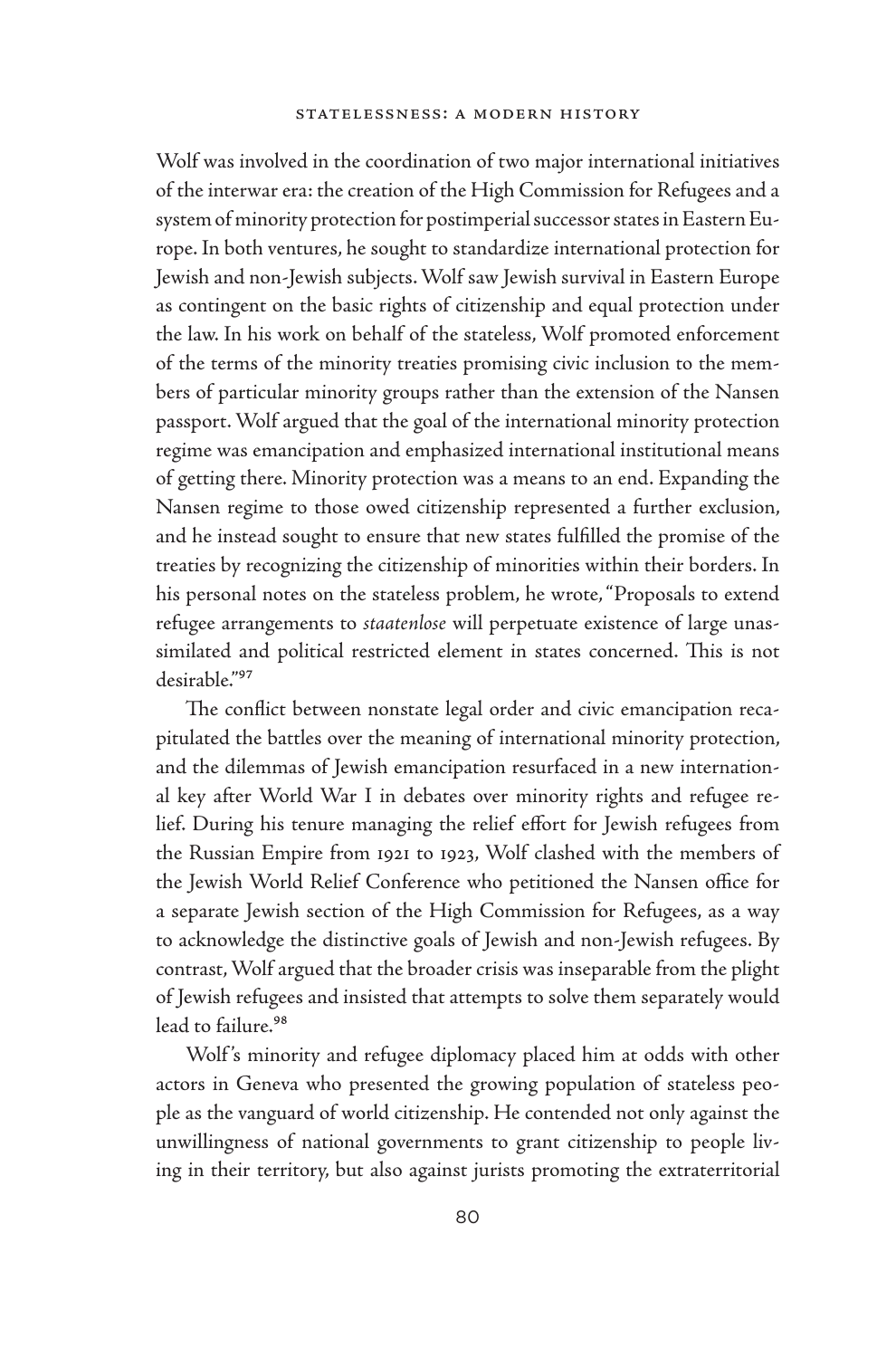legal status of the wider group of *apatrides.* When the Polish government argued that the stateless residing in Poland were mostly refugees from the Russian Civil War, Wolf stated that the population was in fact "habitually resident" at the time of the Treaty of Riga in 1919 and therefore should have been deemed Polish nationals under the treaty. He insisted, "This is a class quite distinct from refugees possessing a temporary domicile" and that it would not be "proper to give them Nansen passports."99 By contrast, Boris Mirkine-Guetzevitch, a Russian émigré political scientist and constitutional legal scholar living in Paris who served as legal counsel for refugees in France, argued that Jews from Poland were part of the broader population of the postwar stateless and the harbingers of a new regime of international rights.100 Wolf thus articulated a broader concern about the danger of exceptional legal statuses. By insisting on preserving the territorial authority of the state and relying on international institutions that could help pressure states to adhere to their promises, he promoted a statist cosmopolitanism that returned after World War II as a more widespread response to the problem of statelessness.

From the beginning of his days advocating for British imperial intervention to defend the rights of Jewish subjects in the Russian Empire, Wolf had mainly sought to expand emancipation and civil rights. However, the association promoted by the Russian jurists between international human rights and the stateless threatened, as he saw it, the larger goal of civil emancipation and political enfranchisement. The pressure exerted by imperial, and later international, powers to compel wayward governments to adhere to their agreements to respect the rights of all inhabitants served as a means to an end. Like many political actors operating in the sphere of the League at this time, Wolf did not comprehend internationalism as a challenge to the centrality of the state for international politics.

# **VII**

In the decade after the end of the First World War, the term "statelessness" generally referred to a diverse group—refugees, political exiles, denaturalized citizens, those who never regained a national status after the war and the post-imperial political settlements. This chapter has presented an argument about the meaning of statelessness in relation to the novel experiments in international governance introduced in the decade after the war. Russian